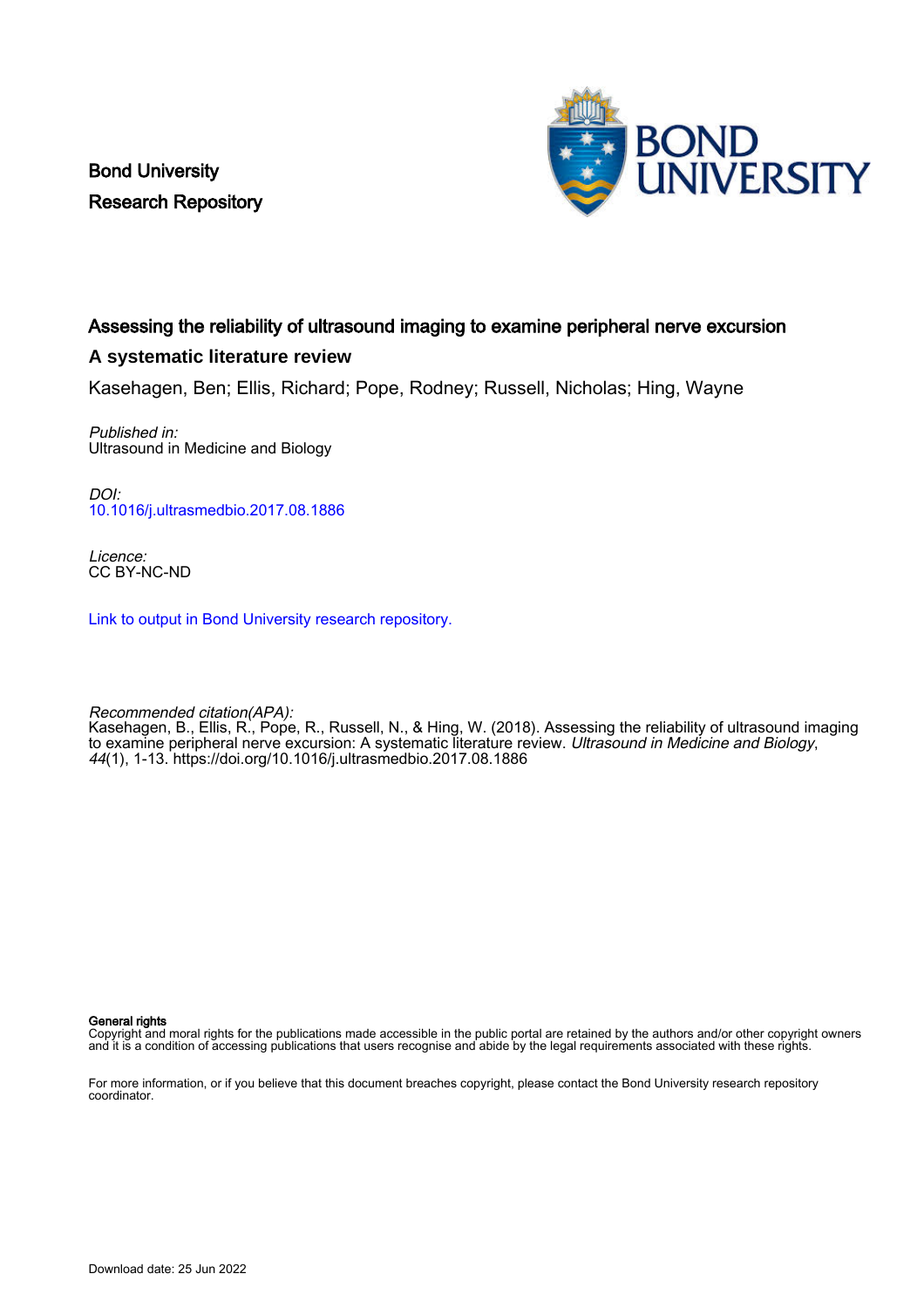

[Ultrasound in Med. & Biol., Vol. 44, No. 1, pp. 1–13, 2018](https://doi.org/10.1016/j.ultrasmedbio.2017.08.1886) Copyright © 2018 The Author(s). Published by Elsevier Inc. on behalf of World Federation for Ultrasound in Medicine & Biology. This is an open access article under the CC BY-NC-ND license (http://creativecommons.org/licenses/by-nc-nd/4.0/). Printed in the USA. All rights reserved 0301-5629/\$ - see front matter

**<https://doi.org/10.1016/j.ultrasmedbio.2017.08.1886>**

# ● *Review*

# **ASSESSING THE RELIABILITY OF ULTRASOUND IMAGING TO EXAMINE PERIPHERAL NERVE EXCURSION: A SYSTEMATIC LITERATURE REVIEW**

Ben Kasehagen,[\\*](#page-1-0) Richard Ellis, [†](#page-1-1) Rodney Pope,[\\*](#page-1-0) Nicholas Russell,[\\*](#page-1-0) and Wayne Hing[\\*](#page-1-0)

<span id="page-1-1"></span><span id="page-1-0"></span>\* Bond Institute of Health and Sport, Faculty of Health Sciences and Medicine, Bond University, Robina, Gold Coast, Queensland, Australia; and † Health and Rehabilitation Research Institute, School of Clinical Sciences, Auckland University of Technology, Auckland, New Zealand

(*Received* 29 *March* 2017; *revised* 22 *August* 2017; *in final form* 28 *August* 2017)

**Abstract—Ultrasound imaging (USI) is gaining popularity as a tool for assessing nerve excursion and is becoming an important tool for the assessment and management of entrapment neuropathies. This systematic review aimed to identify current methods and report on the reliability of using USI to examine nerve excursion and identify the level of evidence supporting the reliability of this technique. A systematic search of five electronic databases identified studies assessing the reliability of using USI to examine nerve excursion. Two independent reviewers critically appraised and assessed the methodological quality of the identified articles. Eighteen studies met the eligibility criteria. The majority of studies were of "moderate" or "high" methodological quality. The overall analysis indicated a "strong" level of evidence of moderate to high reliability of using USI to assess nerve excursion. Further reliability studies with consistency of reporting are required to further strengthen the level of evidence. (E-mail: [benkasehagen@gmail.com](mailto:benkasehagen@gmail.com)) © 2018 The Author(s). Published by Elsevier Inc. on behalf of World Federation for Ultrasound in Medicine & Biology. This is an open access article under the CC BY-NC-ND license (http:// creativecommons.org/licenses/by-nc-nd/4.0/).**

*Key Words:* **Reliability, Nerve excursion, Ultrasound imaging.**

### **INTRODUCTION**

The peripheral nervous system is constantly exposed to mechanical loads imposed upon it by movements and postures of the body. To cope with and respond to these external forces (tensile, shear and compressive forces), a peripheral nerve must be able to withstand compression, elongate and stretch, glide and slide relative to its interfacing tissues [\(Topp and Boyd 2012\)](#page-13-0). Compromise of any one (or combination) of these neural biomechanical responses is believed to be part of the multifactorial etiology of many peripheral neuropathies [\(Dilley et al. 2008;](#page-12-0) [Greening et al. 2005\)](#page-12-0). For example, one of the most commonly reported features of carpal tunnel syndrome is impaired median nerve movement through the carpal tunnel or forearm [\(Filius et al. 2013; Hough et al. 2007; Nakamichi](#page-12-1) [and Tachibana 1995\)](#page-12-1). A recent systematic review concluded that reduced median nerve excursion, observed with ultrasound imaging (USI), was a commonly reported and

Address correspondence to: Ben Kasehagen, Bond Institute of Health and Sport, Faculty of Health Sciences and Medicine, Bond University, Robina, Gold Coast, Queensland 4226, Australia. E-mail: [benkasehagen@](mailto:benkasehagen@gmail.com) [gmail.com](mailto:benkasehagen@gmail.com)

significant feature of carpal tunnel syndrome [\(Ellis et al.](#page-12-2) [2017\)](#page-12-2).

With this in mind, the assessment of nerve biomechanics is rapidly evolving, with *in vivo* methods superseding traditional cadaveric methods. For example, contemporary methods for evaluating peripheral nerve excursion *in vivo* utilize real-time USI. A range of research reports have detailed the use of USI to assess *in vivo* nerve excursion for the median [\(Coppieters et al. 2009; Dilley](#page-12-3) [et al. 2003; Filius et al. 2013; Hough et al. 2007\)](#page-12-3), ulnar [\(Dilley et al. 2007\)](#page-12-4), radial [\(Kasehagen et al. 2016\)](#page-12-5), sciatic [\(Coppieters et al. 2015; Ellis et al. 2012; Ridehalgh et al.](#page-12-6) [2012\)](#page-12-6), tibial [\(Carroll et al. 2012; Ellis et al. 2008\)](#page-12-7) and common fibular [\(Boyd et al. 2012\)](#page-12-8) nerves. Newer technologies, such as sonoelastography, have been reported as methods to examine nerve excursion and also parameters such as shear strain and passive stiffness [\(Andrade](#page-12-9) [et al. 2016; Greening and Dilley 2017; Yoshii et al. 2017\)](#page-12-9). Furthermore, USI can also be used to assess peripheral nerve morphology and structure (*e.g.,* thickness and crosssectional area) [\(Alshami et al. 2009; Fink et al. 2017\)](#page-12-10).

On this basis, there exists a significant opportunity to utilize USI to assess peripheral nerve structure and excursion in clinical populations, particularly those with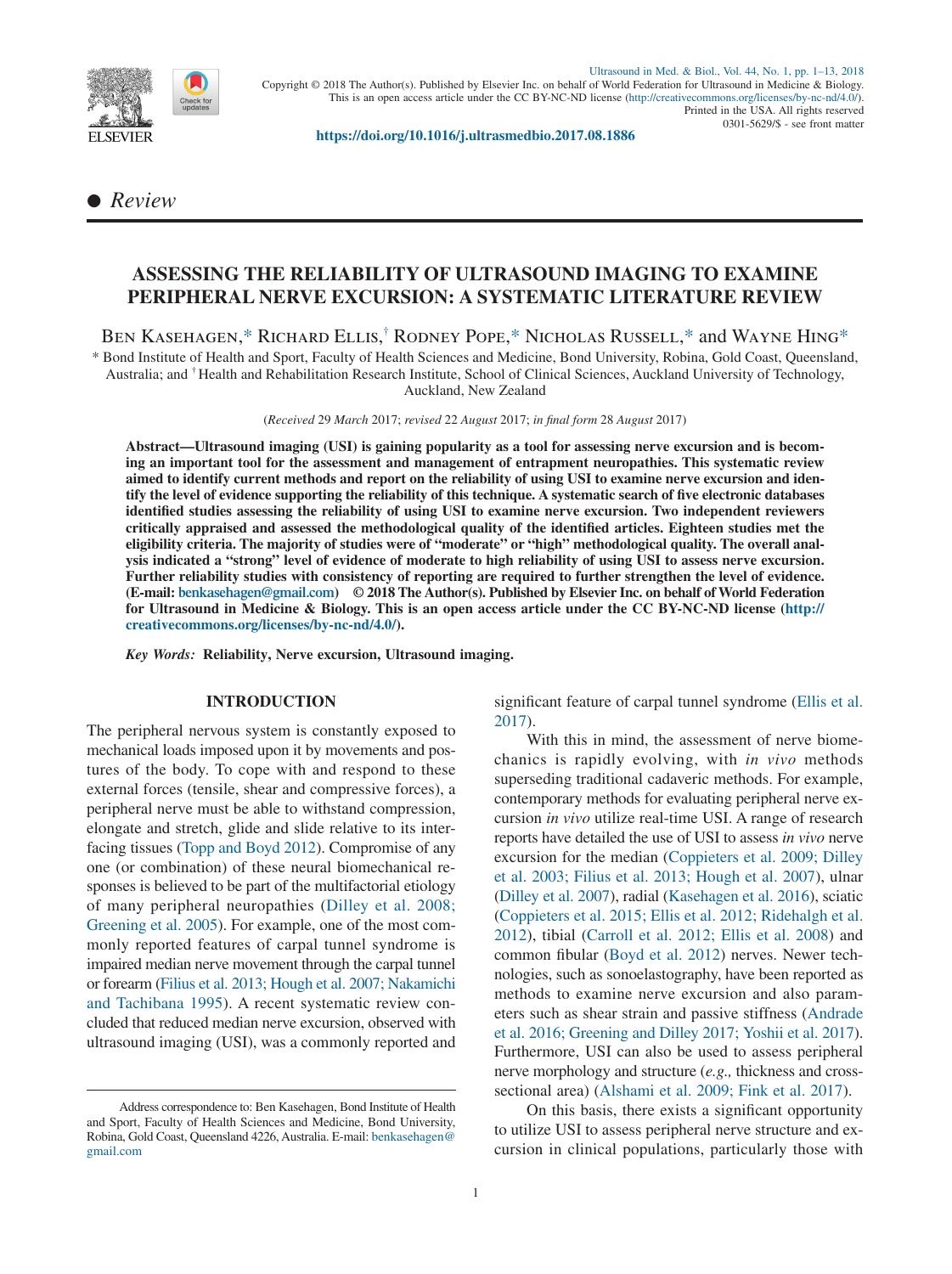peripheral neuropathies. There is growing support for diagnostic use of USI to evaluate nerve biomechanics and structure in clinical conditions such as carpal tunnel syndrome [\(Ellis et al. 2017; McDonagh et al. 2015\)](#page-12-2). However, the expansion of these *in vivo* techniques for use in clinical populations is still in its infancy.

For researchers and clinicians to have confidence in using USI to assess *in vivo* nerve excursion, the available methods need to have been assessed to confirm adequate levels of measurement reliability. Furthermore, the growing popularity, cost effectiveness and accessibility of USI highlights the importance of determining its reliability when used for such measurements. On this basis, the purpose of this systematic review was to identify, critically appraise and synthesize key findings from studies that have assessed the reliability of USI measurements of peripheral nerve excursion *in vivo*. The specific aims of the review were to identify those peripheral nerves that have been examined in this way, to document the approaches used for making such measurements, to investigate the reported levels of reliability for these measurements while considering the methodological quality of the identified reliability studies and to establish the current level of evidence that supports the reliability of using USI to quantify nerve excursion. The scope of the review was limited to examining nerve excursion and does not include examination of any other biomechanical properties of the nerve.

#### **METHODS**

The design and reporting of this systematic review with critical narrative synthesis have been guided by the Centre for Reviews and Dissemination's Guidance for Undertaking Reviews in Health Care [\(Centre for Reviews and](#page-12-11) [Dissemination 2009\)](#page-12-11) and the Preferred Reporting Items for Systematic Reviews and Meta-analyses (PRISMA) statement [\(Moher et al. 2009\)](#page-12-12).

#### *Search strategy*

A systematic literature search was conducted to identify all relevant articles for inclusion in this review. The search sought articles published up until May 2016, with no restriction on publication date. The search was conducted across the relevant health and science electronic databases (PubMed, Embase, CINAHL, SportDiscus and Scopus), with additional hand searching of reference lists of eligible articles also performed. The search was conducted using a consistent search strategy across all databases and included key words from three main concepts: USI (ultrasound, ultrasonography, sonography), reliability (reliability, repeatability) and nerve excursion (nerve, peripheral nerve, nervous system, neural system, nerve movement, nerve excursion, neurodynamic, neural mobilization, neural mobilization, neural glide, nerve glide, neural slide, nerve slide). The Boolean operators "Or" and "And" were used to link the key words from each concept and to link the concepts themselves, respectively. After article selection, a final hand search was performed of the reference lists of the included articles to identify any other potentially eligible articles.

#### *Screening and selection*

One reviewer (B.K.) screened all titles and abstracts of the 1592 articles identified in the literature search to assess potential eligibility. Duplicates (151) and articles that were clearly ineligible (1412) were excluded during this initial screening process. Full text was obtained of the remaining 29 potentially eligible studies. One of these 29 studies was reported in two separate articles [\(Ridehalgh et al. 2012, 2014\)](#page-13-1); these articles utilized the same participant group and were therefore considered within the remainder of this systematic review in reference to the original work [\(Ridehalgh et al. 2012\)](#page-13-1).

Two reviewers (B.K. and N.R.) independently appraised all identified studies against the following inclusion and exclusion criteria to determine final eligibility. Differences in judgments were discussed with an additional reviewer (R.E.), who acted as an arbiter to determine the final judgment of eligibility.

#### *Inclusion criteria*

Ultrasound imaging was used to quantify *in vivo* nerve excursion. Reliability of assessing nerve excursion was quantified, and the method of statistical analysis used to assess reliability was specified.

The sample included human participants; no restrictions were made regarding type of study cohort (*e.g*., healthy or clinical populations).

Informed consent was provided for all study participants, as was protocol approval by an ethics committee or institutional review board.

#### *Exclusion criteria*

*Articles not available in English or full text not available.* Those studies deemed eligible formed the final set of included studies for the review. The results of the search, screening and selection processes were documented in a PRISMA diagram [\(Fig. 1\)](#page-3-0) [\(Moher et al. 2009\)](#page-12-12).

*Critical appraisal of methodological quality.* The methodological quality of all included studies was critically appraised using a standardized Critical Appraisal Tool (CAT) developed by [Brink and Louw \(2012\).](#page-12-13) The CAT was designed specifically to critically appraise the methodological quality of reliability and validity studies that have assessed clinical outcome measures and objective tests [\(Brink and Louw 2012\)](#page-12-13). The CAT consists of 13 items in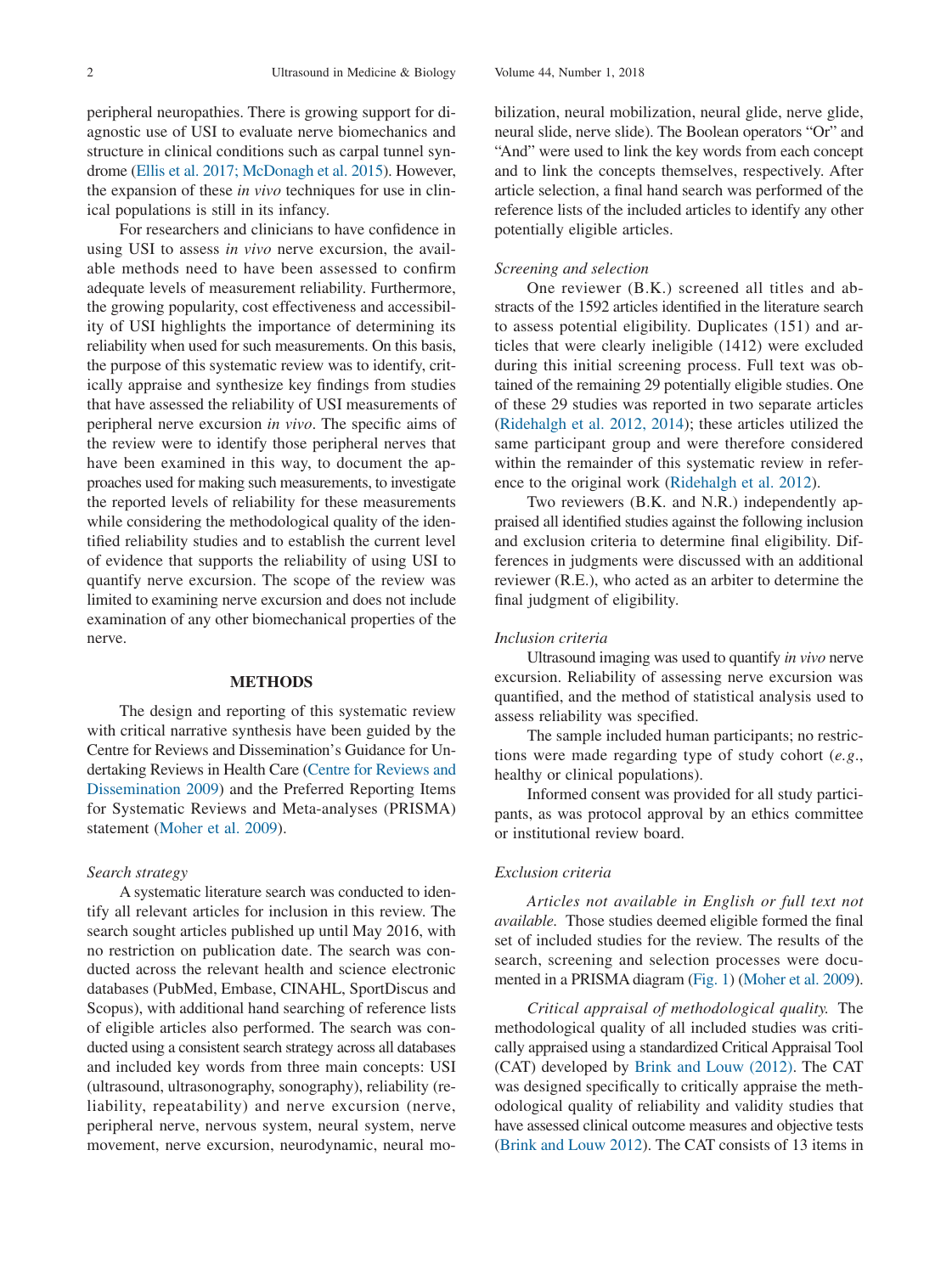

<span id="page-3-0"></span>Fig. 1. Preferred Reporting Items for Systematic Reviews and Meta-analyses (PRISMA) flow diagram.

total, some of which are pertinent to assessing reliability methods and some of which are pertinent to assessing clinical validity methods. As previously reported [\(Rabelo et al.](#page-12-14) [2015\)](#page-12-14), four items of the CAT (items 3, 7, 9 and 11) are relevant only to methods used to assess validity; therefore, these items were excluded from use in the current review. This left a total of nine items to be used in the modified CAT (MCAT) for appraising the methodological quality of the included studies. From these items, both items 4 and 5 relate to blinding of the raters—to either the findings of other raters (item 4, inter-rater reliability) or to their own findings (item 5, intra-rater reliability) [\(Brink and](#page-12-13) [Louw 2012\)](#page-12-13). With this in mind, for this review, items 4 and 5 of the MCAT were combined to form a single item to be assessed, with an overall score of "yes" or "no" being awarded depending on whether blinding of raters was reported in a way that was appropriate to the particular study design (*i.e*., based on whether the study assessed interrater reliability, intra-rater reliability or both).

The CAT developed by [Brink and Louw \(2012\)](#page-12-13) does not yield an overall quality score or rating, and therefore, a scoring and rating system previously developed by [Prowse et al. \(2016\)](#page-12-15) for use with this MCAT was employed. One point was awarded for meeting each item of the MCAT, with a maximum score of eight points possible, as items 4 and 5 were combined to form one item. Methodological quality ratings were then assigned as follows, based on total quality score:  $0-2 =$  poor;  $3-4 =$  fair;  $5-6$  = moderate; and  $7-8$  = high [\(Prowse et al. 2016\)](#page-12-15). Two reviewers (B.K. and N.R.) independently appraised all identified studies using the MCAT. Differences in judgments for individual items were discussed with a third reviewer (R.P.), who acted as an arbiter to determine a final judgement for the item.

#### *Data extraction and analysis*

Methodological details and key findings of relevance to the aim of this review were extracted from each included study using a systematic approach and then tabulated to allow for comparisons across the included studies. Meta-analysis was not performed because of the heterogeneity of the different methods employed across the included studies (*e.g.,* differences in the nerves examined, the body sites selected for USI and the body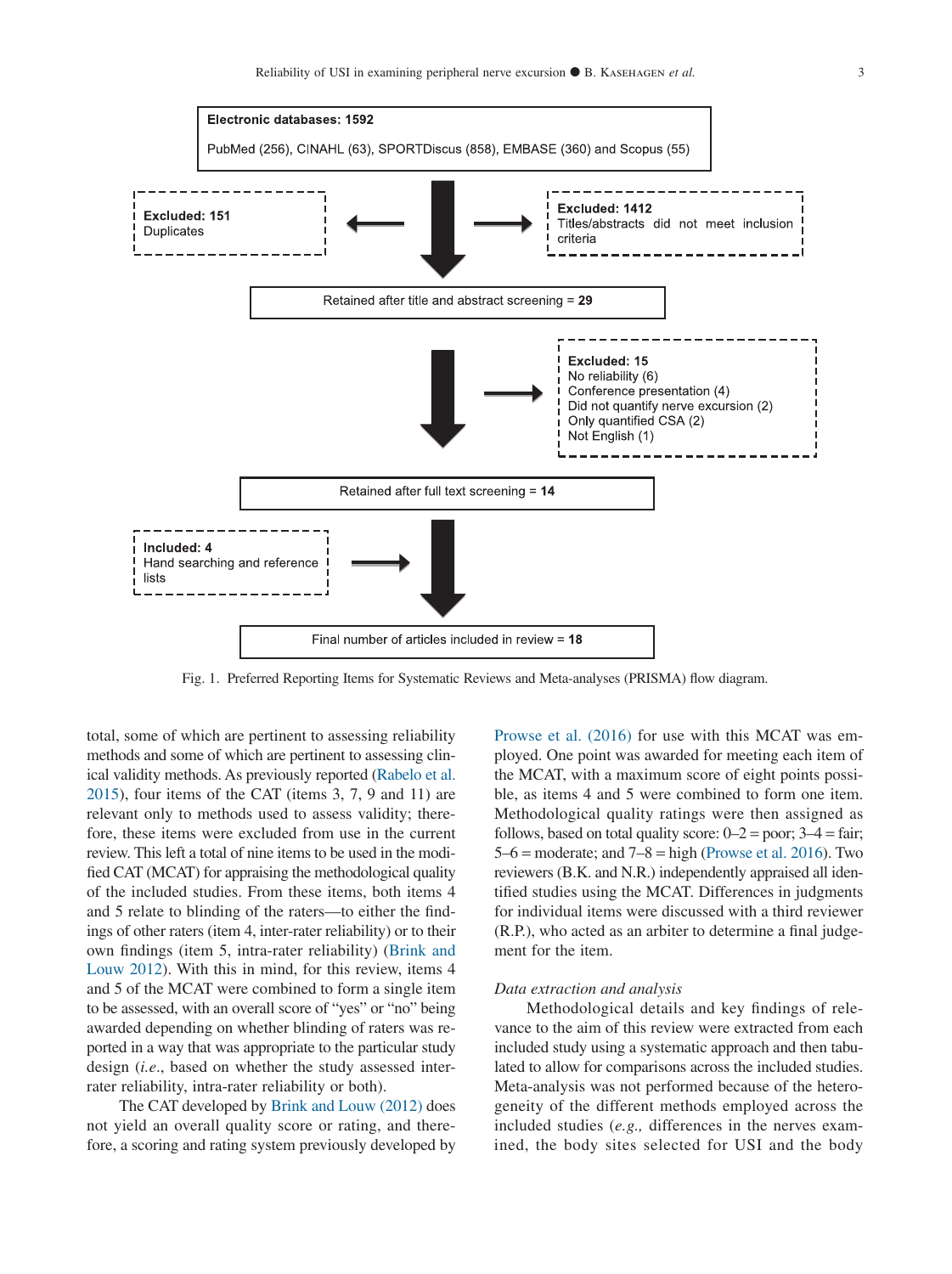<span id="page-4-0"></span>

| Level of evidence | Criterion                                                                                 |
|-------------------|-------------------------------------------------------------------------------------------|
| <b>Strong</b>     | Consistent findings from greater than three high-<br>quality studies                      |
| <b>Moderate</b>   | Consistent findings from at least one high-quality and<br>one or more low-quality studies |
| <b>Limited</b>    | Consistent findings in one low-quality study or only<br>one study available               |
| Conflicting       | Inconsistent evidence in multiple studies irrespective<br>of study quality                |

*Source*. [van Tulder et al. \(2003\).](#page-13-2)

movements utilized to induce nerve movement). Instead, descriptive analysis and a critical narrative synthesis of key findings were performed.

After data extraction and tabulation, a descriptive analysis was conducted to determine the levels of evidence provided by the included studies regarding the reliability of USI measurements of nerve excursion [\(van Tulder et al.](#page-13-2) [2003\)](#page-13-2). This approach to assessing levels of evidence has been used in other systematic reviews [\(Barrett et al. 2014;](#page-12-16) [Prowse et al. 2016\)](#page-12-16). During this analysis, for each nerve imaged in the included studies, a rating was assigned to reflect the level of evidence provided by the included studies that related to that particular nerve. The level of evidence in each instance was rated as strong, moderate, limited or conflicting based on the number of relevant studies, along with the methodological quality, and using the rating system reported by [van Tulder et al. \(2003\)](#page-13-2) [\(Table 1\)](#page-4-0).

A critical narrative synthesis was then conducted, first to elucidate commonalities and variations in the protocols used in the different studies and for different nerves to measure nerve excursion using USI. This was important, because the reliability of measurements can clearly be affected by the measurement protocol. Second, the critical narrative synthesis considered the key findings from included studies regarding the reliability of USI measurements of nerve excursion. The synthesis considered reliability of these measurements for each nerve specifically and overall.

## **RESULTS**

#### *Literature search and selection*

Results of the literature search, screening and selection processes are summarized in the PRISMA diagram in [Figure 1.](#page-3-0) Eighteen studies, including four studies identified from manual searching of the reference lists of eligible studies, met the eligibility criteria and were included in the final review. The study conducted by [Ridehalgh et al.](#page-13-3) [\(2014\)](#page-13-3) reported reliability data that were previously presented by the same group in 2012 [\(Ridehalgh et al. 2012\)](#page-13-1). For this reason, the data reported in [Ridehalgh et al. \(2012\)](#page-13-1) were reported in the current review without further inclusion of the 2014 study.

#### *Peripheral nerves examined*

Of the 18 studies included in this review, 9 examined the median nerve [\(Coppieters et al. 2009; Farooq 2012;](#page-12-3) [Filius et al. 2013; Gonzalez-Suarez et al. 2015; Hough et al.](#page-12-3) [2000, 2007; Martínez-Payá et al. 2015; Paquette et al. 2015;](#page-12-3) [Wang et al. 2014\)](#page-12-3), 1 examined the radial nerve [\(Kasehagen](#page-12-5) [et al. 2016\)](#page-12-5), 4 examined the sciatic nerve [\(Coppieters et al.](#page-12-6) [2015; Ellis et al. 2008, 2012; Ridehalgh et al. 2012\)](#page-12-6), 5 examined the tibial nerve [\(Boyd and Dilley 2014; Boyd et al.](#page-12-17) [2012; Carroll et al. 2012; Ellis et al. 2008; Shum et al.](#page-12-17) [2013\)](#page-12-17) and 1 examined the common fibular nerve [\(Boyd](#page-12-8) [et al. 2012\)](#page-12-8).

#### *Participant characteristics*

A total of 392 participants were involved across the 18 studies included in the current review, with 59% of these participants being female. The sample sizes in individual studies ranged from 6 participants [\(Gonzalez-Suarez et al.](#page-12-18) [2015\)](#page-12-18) to 56 participants [\(Hough et al. 2007\)](#page-12-19). The average age across all groups was 36 y (range: 18–86 y).

Thirteen studies recruited solely healthy participants [\(Carroll et al. 2012; Coppieters et al. 2009, 2015;](#page-12-7) [Ellis et al. 2008, 2012; Filius et al. 2013; Gonzalez-Suarez](#page-12-7) [et al. 2015; Hough et al. 2000; Kasehagen et al. 2016;](#page-12-7) [Martínez-Payá et al. 2015; Ridehalgh et al. 2012; Shum](#page-12-7) [et al. 2013; Wang et al. 2014\)](#page-12-7). Four studies compared healthy participants with participants with known clinical conditions, which included type II diabetes mellitus [\(Boyd et al. 2012\)](#page-12-8), type I or type II diabetes mellitus [\(Boyd](#page-12-17) [and Dilley 2014\)](#page-12-17), whiplash-associated disorder [\(Farooq](#page-12-20) [2012\)](#page-12-20) and carpal tunnel syndrome [\(Hough et al. 2007\)](#page-12-19). The remaining study pooled the data from healthy and carpal tunnel syndrome participants and did not compare between groups [\(Paquette et al. 2015\)](#page-12-21). See [Table 2](#page-5-0) for further participant information.

# *Protocols for USI measurements of nerve excursion*

A number of different protocols and techniques have been reported for using USI to quantify nerve excursion. The most commonly reported is frame-by-frame digital analysis of grey speckle features from within the ultrasound image (also known as speckle tracking). Several different software packages have been reported that use cross-correlation algorithms to compare the movement of gray-scale, speckle features (within specified regions of interest) between individual ultrasound frames [\(Dilley et al.](#page-12-22) [2001; Nicoud et al. 2011\)](#page-12-22). Thirteen of the 18 included studies [\(Boyd and Dilley 2014; Boyd et al. 2012; Carroll](#page-12-17) [et al. 2012; Coppieters et al. 2009, 2015; Ellis et al. 2008,](#page-12-17) [2012; Farooq 2012; Gonzalez-Suarez et al. 2015;](#page-12-17) [Kasehagen et al. 2016; Paquette et al. 2015; Ridehalgh et al.](#page-12-17)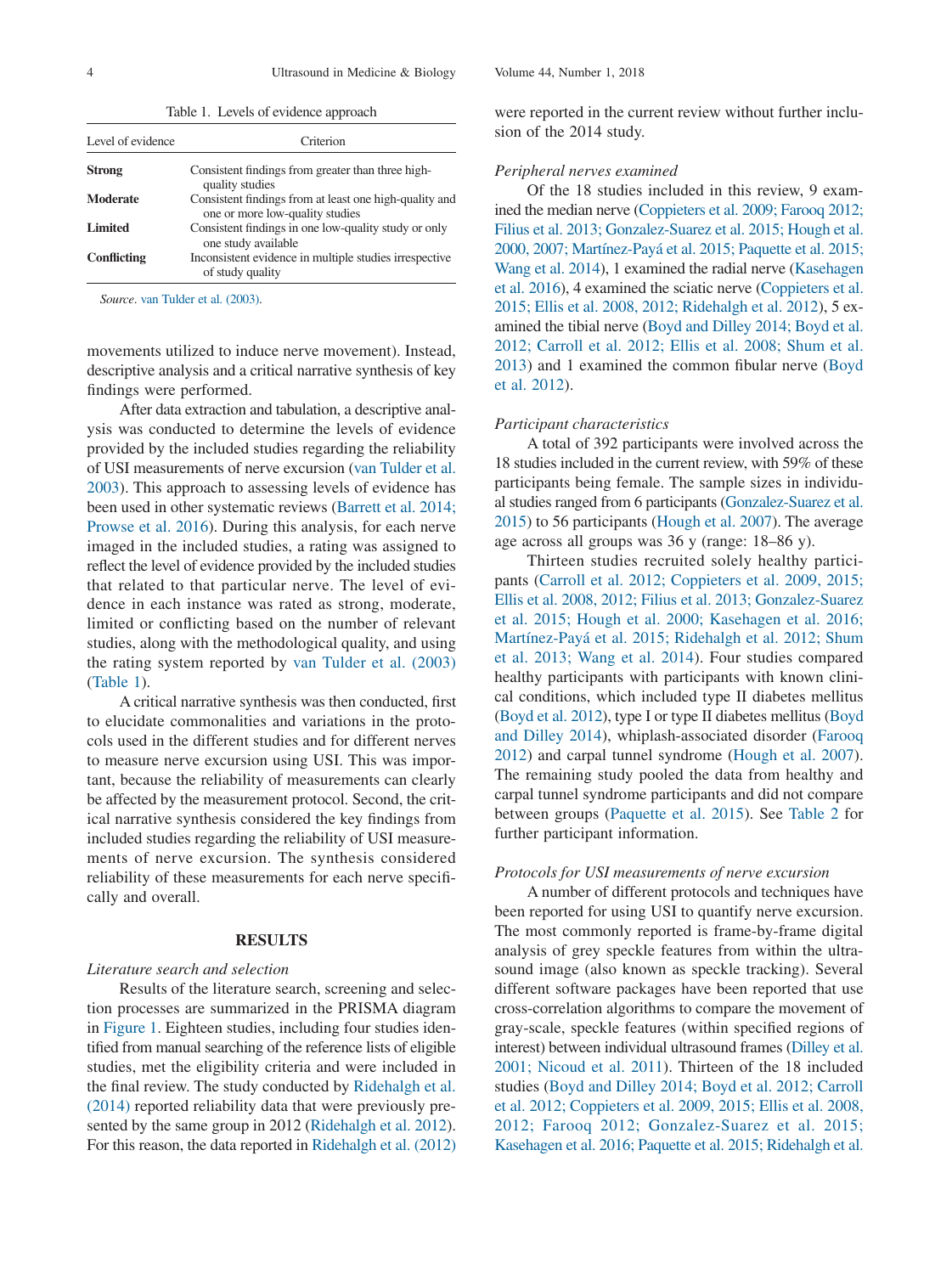<span id="page-5-0"></span>

| Study                      |                                  | Study population                                                       |                                                                                                     | Data analysis                                                      | Quality                                                     |                                                                                                      |                                                                |                                                                   |                                                            |                          |
|----------------------------|----------------------------------|------------------------------------------------------------------------|-----------------------------------------------------------------------------------------------------|--------------------------------------------------------------------|-------------------------------------------------------------|------------------------------------------------------------------------------------------------------|----------------------------------------------------------------|-------------------------------------------------------------------|------------------------------------------------------------|--------------------------|
| Reference                  | Study sample                     | Item1<br>Demographic<br>characteristics<br>Cohort: Mean age<br>(range) | Item 2<br>Adequate description<br>of observer and<br>competence                                     | Items 4, 5 (combined)<br>Intra- and/or inter-<br>observer blinding | Item 6<br>Order examination<br>varied for test<br>condition | Item 8<br>Stability of variable<br>and suitability of time<br>interval                               | Item $10$<br>Sufficient<br>description<br>of test<br>procedure | Item 12<br>Description results<br>with explanation<br>withdrawals | Item 13<br>Appropriate<br>statistical<br>method            | Score                    |
| Median nerve               |                                  |                                                                        |                                                                                                     |                                                                    |                                                             |                                                                                                      |                                                                |                                                                   |                                                            |                          |
| Martínez-Payá              | $n = 22$                         | Y                                                                      | Y                                                                                                   | N                                                                  | <b>NA</b>                                                   | N                                                                                                    | Y                                                              | Y                                                                 | Y                                                          | 5/8                      |
| et al. $(2015)$            | 11 M:11 F                        | Healthy: 22 y                                                          | Sonographer 12 y of<br>USI experience                                                               | Not stated Inter-<br>observer                                      | One test condition                                          | Not stated                                                                                           |                                                                | No withdrawals                                                    | $\kappa$ coefficient (95%<br>CI                            | Moderate                 |
| Gonzalez-Suarez $n = 6$    |                                  | Y                                                                      | Y                                                                                                   | N                                                                  | N                                                           | Y                                                                                                    | Y                                                              | Y                                                                 | Y                                                          | 6/8                      |
| et al. (2015)              | 2 M:4 F                          | Healthy: 24 y                                                          | Physician<br>6 y of MSK USI<br>experience<br>Two assessors:<br>Rehabilitation<br>Medicine residents | Not stated<br>Intra- and inter-<br>observer                        | Not stated                                                  | 1 h between<br>procedures<br>1-d interval between<br>assessors<br>1-mo measurements<br>were repeated |                                                                | No withdrawals                                                    | ICC (95% CI), SEM,<br>MDC                                  | Moderate                 |
| Paquette et al.            | $n = 7$                          | Y                                                                      | Y                                                                                                   | N                                                                  | N                                                           | Y                                                                                                    | Y                                                              | Y                                                                 | Y                                                          | 6/8                      |
| (2015)                     | 2 M:5 F<br>$n = 11$<br>6 M:5 F   | Uni/bilateral CTS:<br>56 y<br>Healthy: 37 y                            | Trained physical<br>therapist                                                                       | Not stated<br>Intra-observer                                       | Not stated                                                  | 30-min interval                                                                                      |                                                                | No withdrawals                                                    | Dependability<br>coefficient<br><b>SEM</b><br><b>MDC</b>   | Moderate                 |
| Wang et al.                | $n = 10$                         | Y                                                                      | Y                                                                                                   | N                                                                  | N                                                           | Y                                                                                                    | Y                                                              | Y                                                                 | Y                                                          | 6/8                      |
| (2014)                     | 4 M:6 F (bi-lateral<br>wrists)   | Healthy: 39 y                                                          | Radiologist<br>5 y MSK USI<br>experience                                                            | Not stated<br>Intra- and inter-<br>observer                        | Not stated                                                  | $\geq$ 3 mo between<br>analyses                                                                      |                                                                | No withdrawals                                                    | ICC $(95\% \text{ CI})$                                    | Moderate                 |
| Filius et al.              | $n = 20$                         | Y                                                                      | Y                                                                                                   | Y                                                                  | Y                                                           | Y                                                                                                    | Y                                                              | Y                                                                 | Y                                                          | 8/8                      |
| (2013)                     | 10 M:10 F                        | Healthy: 28 (21-72)<br>y                                               | Physician<br>MSK USI experience                                                                     | Blinded Intra- and<br>inter-observer                               | Randomized                                                  | 2-d interval                                                                                         |                                                                | No withdrawals                                                    | ICC $(95\% \text{ CI})$                                    | High                     |
| Farooq $(2012)$            | $n = 7$                          | Y                                                                      | Y                                                                                                   | N                                                                  | NA                                                          | N                                                                                                    | Y                                                              | Y                                                                 | N                                                          | 4/7                      |
|                            | 2 M:5 F<br>$n = 10$<br>5 M:5 F   | <b>WAD: 35</b><br>Healthy: $25y$                                       | <b>Trained MSK</b><br>physiotherapist                                                               | Not stated<br>Inter-observer                                       | One test condition                                          | Not stated                                                                                           |                                                                | No withdrawals                                                    | <b>ICC</b>                                                 | Moderate                 |
| Coppieters et al.          | $n = 15$                         | Y                                                                      | N                                                                                                   | N                                                                  | Y                                                           | N                                                                                                    | Y                                                              | Y                                                                 | Y                                                          | 5/8 Moderate             |
| (2009)                     | 7 M:8 F                          | Healthy: 30                                                            | Not stated                                                                                          | Not stated<br>Inter-observer                                       | Randomized                                                  | Not stated                                                                                           |                                                                | No withdrawals                                                    | ICC (95% CI), SEM,<br><b>MDC</b>                           |                          |
| Hough et al.               | $n = 19$                         | Y                                                                      | N                                                                                                   | Y                                                                  | Y                                                           | N                                                                                                    | Y                                                              | Y                                                                 | Y                                                          | 6/8                      |
| (2007)                     | 8 M:11 F<br>$n = 37$<br>8 M:29 F | Idiopathic CTS:<br>57 $(35-86)$ y<br>Healthy: 48 (21-64)<br>y          | Not stated                                                                                          | Blinded Intra-observer Reversed order                              |                                                             | Not stated                                                                                           |                                                                | No withdrawals                                                    | ICC (95% CI), SEM                                          | Moderate                 |
| Hough et al.               | $n = 16$                         | Y                                                                      | N                                                                                                   | Y                                                                  | <b>NA</b>                                                   | N                                                                                                    | Y                                                              | Y                                                                 | Y                                                          | 5/8                      |
| (2000)                     | 7 M:9 F<br>(bilateral arms)      | Healthy: $38(26-61)$ Not stated<br>y                                   |                                                                                                     | Blinded Intra-observer One test condition                          |                                                             | Not stated                                                                                           |                                                                | No withdrawals                                                    | ICC (95% CI), SEM                                          | Moderate                 |
| Radial nerve               |                                  |                                                                        |                                                                                                     |                                                                    |                                                             |                                                                                                      |                                                                |                                                                   |                                                            |                          |
| Kasehagen et al.<br>(2016) | $n = 30$<br>12 M:18 F            | Y<br>y                                                                 | Y<br>Healthy: 30 (19–49) Sonographer 10 y of<br>USI experience                                      | Y<br>Blinded Intra-observer Randomized                             | Y                                                           | N<br>Not stated                                                                                      | Y                                                              | Y<br>No withdrawals                                               | Y<br>ICC (95% CI), SEM, High<br>MDC, Bland-<br>Altman plot | 7/8                      |
|                            |                                  |                                                                        |                                                                                                     |                                                                    |                                                             |                                                                                                      |                                                                |                                                                   |                                                            | (continued on next page) |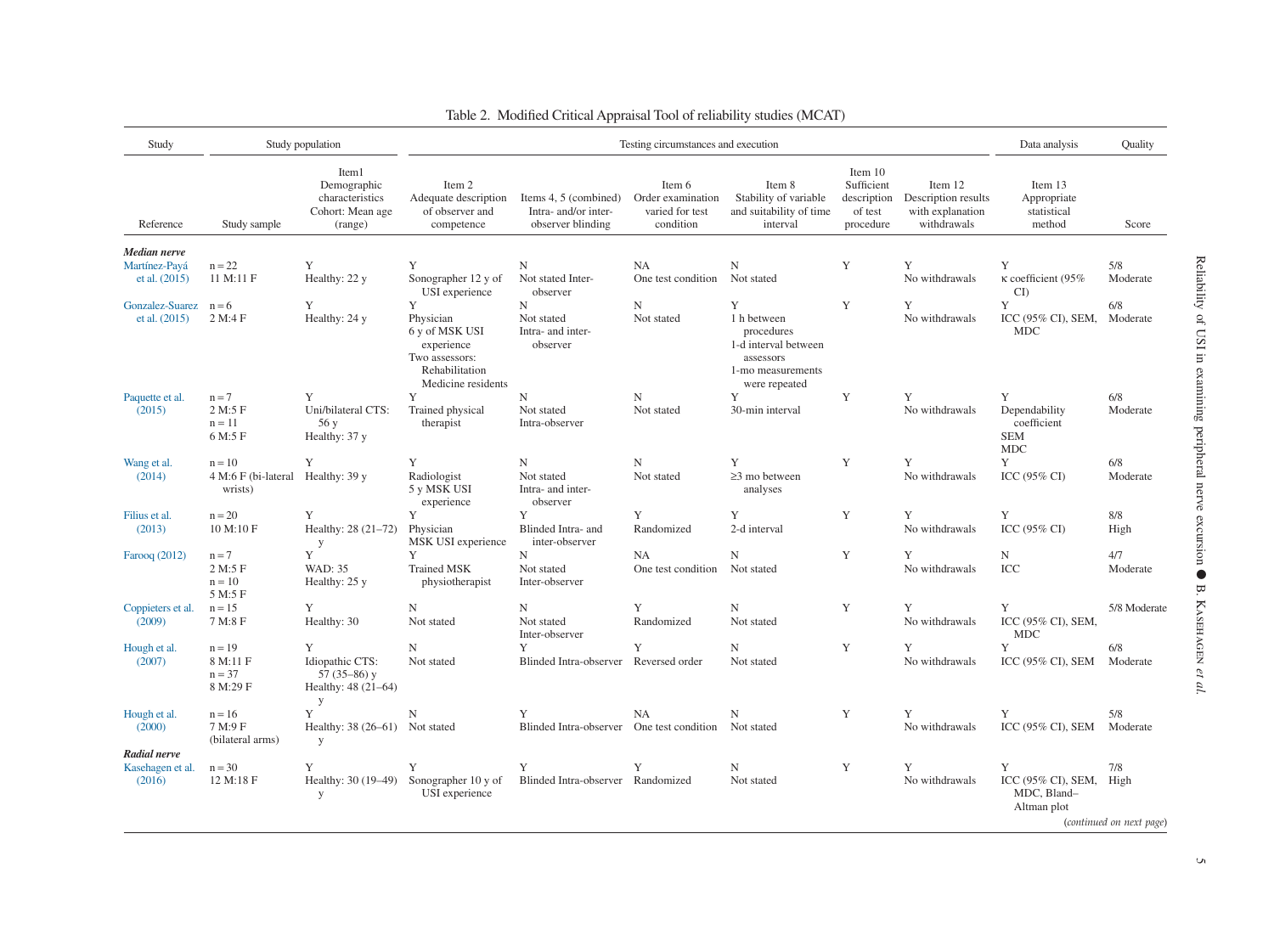| Study                                                   | Study population                              |                                                                               | Testing circumstances and execution                             |                                                                    |                                                             |                                                                                                 |                                                              |                                                                   |                                                 | Quality         |
|---------------------------------------------------------|-----------------------------------------------|-------------------------------------------------------------------------------|-----------------------------------------------------------------|--------------------------------------------------------------------|-------------------------------------------------------------|-------------------------------------------------------------------------------------------------|--------------------------------------------------------------|-------------------------------------------------------------------|-------------------------------------------------|-----------------|
| Reference                                               | Study sample                                  | Item1<br>Demographic<br>characteristics<br>Cohort: Mean age<br>(range)        | Item 2<br>Adequate description<br>of observer and<br>competence | Items 4, 5 (combined)<br>Intra- and/or inter-<br>observer blinding | Item 6<br>Order examination<br>varied for test<br>condition | Item 8<br>Stability of variable<br>and suitability of time<br>interval                          | Item 10<br>Sufficient<br>description<br>of test<br>procedure | Item 12<br>Description results<br>with explanation<br>withdrawals | Item 13<br>Appropriate<br>statistical<br>method | Score           |
| Sciatic nerve                                           |                                               |                                                                               |                                                                 |                                                                    |                                                             |                                                                                                 |                                                              |                                                                   |                                                 |                 |
| Coppieters et al.<br>(2015)                             | $n = 15$<br>6 M:9 F                           | Y<br>Healthy: 28                                                              | N<br>Not stated                                                 | Y<br>Blinded<br>Inter-observer                                     | Y<br>Randomized                                             | N<br>Not stated                                                                                 | Y                                                            | Y<br>No withdrawals                                               | Y<br>ICC (95% CI), SEM                          | 6/8<br>Moderate |
| Ridehalgh et al.<br>(2012, 2014)                        | $n = 18$<br>9 M:9 F                           | Y<br>Healthy: 29 (19-68)<br>y                                                 | Y<br>MSK physiotherapist                                        | N<br>Not stated<br>Intra-observer                                  | $\mathbf N$<br>Same order                                   | Y<br>48 h-one wk interval                                                                       | Y                                                            | Y<br>Description of<br>excluded data                              | Y<br>ICC (95% CI), SEM,<br>Bland-Altman         | 6/8<br>Moderate |
| Ellis et al. $(2012)$                                   | $n = 319 M:22 F$                              | Y<br>Healthy: 29 (21–61)<br>y                                                 | Y<br>Sonographer<br>5 y experience                              | Y<br>Blinded Intra-observer                                        | Y<br>Randomized                                             | Y<br>1-min interval                                                                             | Y                                                            | Y<br>Description of<br>excluded data                              | plot<br>Y<br>ICC (95% CI), SEM                  | 8/8<br>High     |
| <b>Sciatic and tibial nerves</b><br>Ellis et al. (2008) | $n = 27$<br>13 M:14 F                         | Y<br>Healthy: 23 (18-38)                                                      | Y<br>Experienced<br>sonographer                                 | Y<br>Blinded Intra-observer                                        | N<br>Not stated                                             | Y<br>1-min interval                                                                             | Y                                                            | Y<br>No withdrawals                                               | Y<br>ICC (95% CI), SEM,<br>Bland-Altman<br>plot | 7/8<br>High     |
| <b>Tibial nerve</b><br><b>Boyd and Dilley</b><br>(2014) | $n = 20$<br>6 M:14 F<br>$n = 20$<br>10 M:10 F | Y<br>Type I and/or II DM: Not stated<br>51 $(25-66)$ y<br>Healthy: 46 (23-66) | N                                                               | Y<br>Blinded Intra-observer                                        | N<br>Not stated                                             | N<br>Not stated                                                                                 | Y                                                            | Y<br>No withdrawals                                               | Y<br>ICC (95% CI), SEM                          | 5/8<br>Moderate |
| Shum et al.<br>(2013)                                   | $n = 25$<br>11 M:14 F                         | y<br>Y<br>Healthy: 29 y                                                       | N<br>Not stated                                                 | N<br>Not stated                                                    | <b>NA</b><br>One test condition                             | Y<br>2-min interval                                                                             | Y                                                            | Y<br>Description of<br>excluded data                              | Y<br>ICC (95% CI), SEM                          | 5/8<br>Moderate |
| Carroll et al.<br>(2012)                                | $n = 16$<br>6 M:10 F                          | Y<br>Healthy: 35 y                                                            | Y<br>Examiner 3 mo of USI<br>training                           | Intra-observer<br>N<br>Not stated<br>Intra-observer                | NA<br>One test condition                                    | Y<br>1-min interval between<br>repeated scans.<br>5-min interval<br>between sessions 1<br>and 2 | Y                                                            | Y<br>No withdrawals                                               | Y<br>ICC (95% CI), SEM, Moderate<br><b>SRD</b>  | 6/8             |
| Tibial and common fibular nerves<br>Boyd et al.         |                                               | Y                                                                             |                                                                 | N                                                                  | N                                                           |                                                                                                 | Y                                                            | Y                                                                 | Y                                               |                 |
| (2012)                                                  | $n = 5$<br>4 M:1 F<br>$n = 5$<br>1 M:4 F      | Type II DM: 57 y<br>Healthy: 40 y                                             | N<br>Not stated                                                 | Not stated<br>Intra-observer                                       | Not stated                                                  | N<br>Not stated                                                                                 |                                                              | No withdrawals                                                    | ICC (95% CI), SEM                               | 4/8<br>Fair     |

Y = met MCAT criteria; N = did not meet MCAT criteria; NA = not accessible; M = male; F = female; DM = diabetes mellitus; WAD = whiplash-associated disorder; CTS = carpal tunnel syndrome; ICC = intraclass correlation; CI <sup>=</sup> confidence interval; MDC <sup>=</sup> minimal detectable change; SRD <sup>=</sup> smallest real difference; SEM <sup>=</sup> standard error measurement; USI <sup>=</sup> ultrasound imaging; MSK <sup>=</sup> musculoskeletal.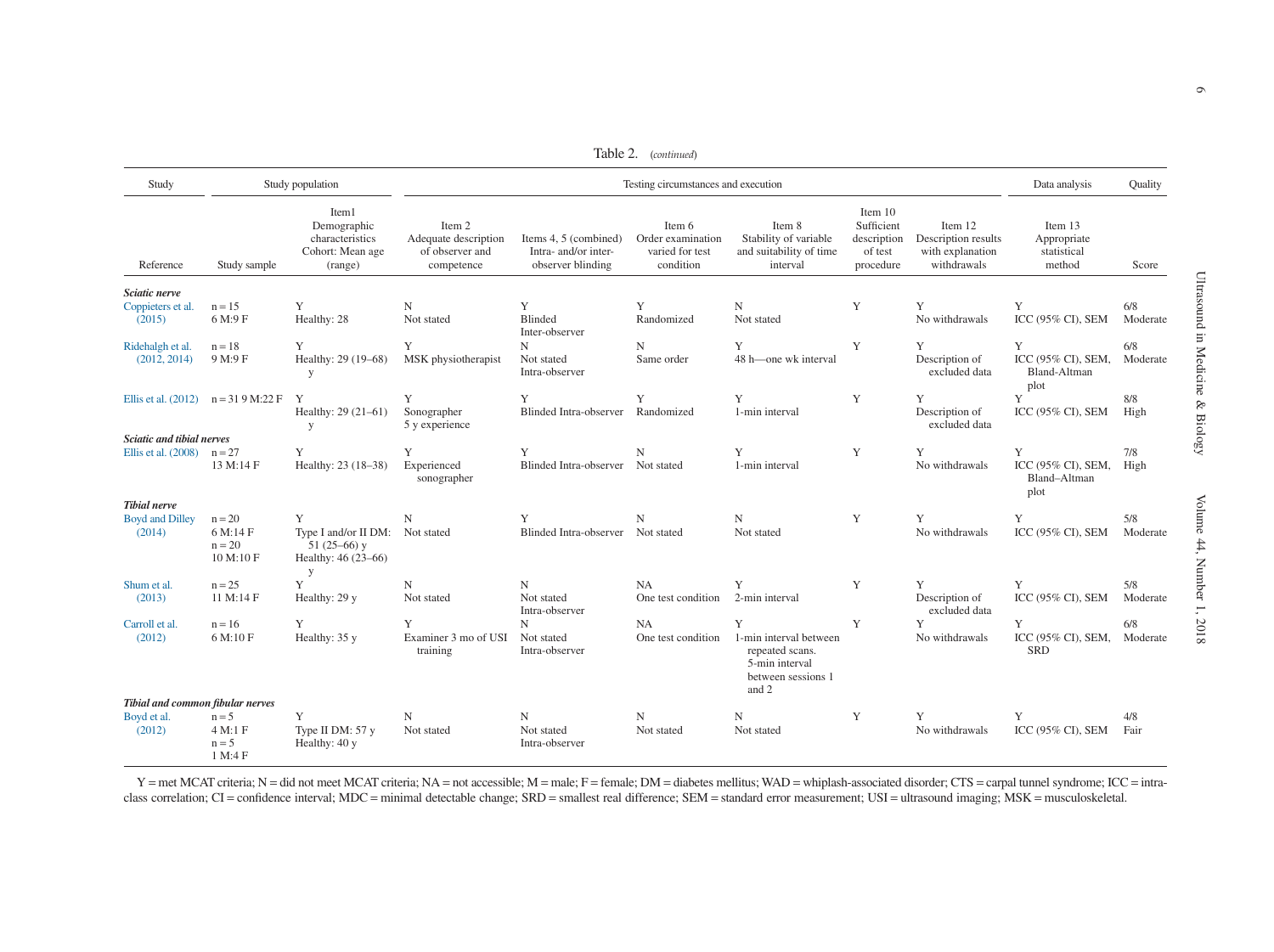2012; Shum et al. 2013) utilized this type of analysis method. Of these 13 studies, 12 [\(Boyd and Dilley 2014;](#page-12-17) [Boyd et al. 2012; Carroll et al. 2012; Coppieters et al. 2009,](#page-12-17) [2015; Ellis et al. 2008, 2012; Farooq 2012; Kasehagen et al.](#page-12-17) [2016; Paquette et al. 2015; Ridehalgh et al. 2012; Shum](#page-12-17) [et al. 2013\)](#page-12-17) utilized the protocol of frame-by-frame crosscorrelation analysis as reported initially by [Dilley et al.](#page-12-22) [\(2001\).](#page-12-22)

Two studies utilized real-time spectral Doppler USI to quantify nerve excursion [\(Hough et al. 2000, 2007\)](#page-12-38). By measuring the deflections of the Doppler/B-mode signals, in several planes, velocity of nerve movement was calculated with excursion quantified from measuring the area under the deflection traces [\(Hough et al. 2000\)](#page-12-38).

For the measurement of transverse nerve movement, several studies compared the position of the relevant nerve (often the centroid point or the nerve outline) and digitally measured the change in nerve position (representing the amount of excursion) between the first and final frames of an ultrasound video [\(Ellis et al. 2008; Filius et al.](#page-12-39) [2013; Martínez-Payá et al. 2015; Wang et al. 2014\)](#page-12-39).

#### *Critical appraisal of methodological quality*

The methodological quality of the studies included in this review was rated as high for 4 studies [\(Ellis et al.](#page-12-39) [2008, 2012; Filius et al. 2013; Kasehagen et al. 2016\)](#page-12-39), moderate for 13 studies [\(Boyd and Dilley 2014; Carroll et al.](#page-12-17) [2012; Coppieters et al. 2009, 2015; Farooq 2012;](#page-12-17) [Gonzalez-Suarez et al. 2015; Hough et al. 2000, 2007;](#page-12-17) [Martínez-Payá et al. 2015; Paquette et al. 2015; Ridehalgh](#page-12-17) [et al. 2012; Shum et al. 2013; Wang et al. 2014\)](#page-12-17) and fair for 1 study [\(Boyd et al. 2012\)](#page-12-8). Across all of the included studies, the items regarding description of participant characteristics (item 1) and test procedure (item 10), explanation of withdrawals (item 12) and description of appropriate statistical analyses (item 13) were all satisfied.

There was some variability across the studies regarding the description of the level of experience or competence of the sonographer (item 2). Seven studies did not describe the person performing USI [\(Boyd and Dilley 2014;](#page-12-17) [Boyd et al. 2012; Coppieters et al. 2009, 2015; Hough et al.](#page-12-17) [2000, 2007; Shum et al. 2013\)](#page-12-17), whilst a further three studies [\(Farooq 2012; Paquette et al. 2015; Ridehalgh et al. 2012\)](#page-12-20) stated a "trained" physiotherapist conducted the imaging, with the implication that they were trained in USI.

There was also variability in the reporting of observer (*i.e*., rater) blinding, irrespective of whether the studies examined intra-rater reliability or inter-rater reliability (items 4 and 5 combined). Ten studies [\(Boyd et al. 2012; Carroll](#page-12-8) [et al. 2012; Coppieters et al. 2009; Farooq 2012;](#page-12-8) [Gonzalez-Suarez et al. 2015; Martínez-Payá et al. 2015;](#page-12-8) [Paquette et al. 2015; Ridehalgh et al. 2012; Shum et al.](#page-12-8) [2013; Wang et al. 2014\)](#page-12-8) did not report blinding of the observers during the data analysis.

Item 6 concerned the order in which participants were assessed on each measurement occasion. Randomization of participant order can reduce the possibility of confounding through recall of ordered participants and results. There was variability in the scores for this item across studies.

The stability of a measured variable (in this case, nerve excursion) over time (item 8) is a feature of reliability studies that should be taken into account. It is possible that calculations of the reliability of measurement may be affected not only by lack of repeatability in the measurement methods or technique, but also because the measured variable itself alters over time. In situations where the measured variable is quite unstable and rapidly changing, the interval between measurement occasions must be kept short to minimize the instability effect on reliability scores. This review did not seek to determine whether the intervals reported were appropriate, but rather documented the extent to which study authors reported they considered this issue or reported the time interval. Nine studies [\(Boyd and Dilley](#page-12-17) [2014; Boyd et al. 2012; Coppieters et al. 2009, 2015;](#page-12-17) [Farooq 2012; Hough et al. 2000, 2007; Kasehagen et al.](#page-12-17) [2016; Martínez-Payá et al. 2015\)](#page-12-17) did not report the specific intervals between measurement occasions.

## *Reliability of ultrasound imaging measurements of nerve excursion*

Several types of statistics and plots have been recommended as the optimal indicators of the reliability of measurements performed using USI. These include intraclass correlation coefficients (ICCs), standard errors of measurement (SEMs), minimum detectable changes (MDCs) and Bland–Altman plots [\(Whittaker and Stokes](#page-13-7) [2011; Whittaker et al. 2007\)](#page-13-7). Most of the studies included in this review used an ICC as the main reliability statistic, with the exceptions being use of a κ coefficient in one study [\(Martínez-Payá et al. 2015\)](#page-12-40) and a dependability coefficient in another [\(Paquette et al. 2015\)](#page-12-21), as noted in [Table 3.](#page-8-0) Fourteen of the 18 studies reported an SEM, whilst 4 of the 18 studies reported a MDC. A majority of studies, 15 of 18, did not provide a Bland–Altman plot.

[Table 3](#page-8-0) provides details of the levels of reliability determined for the USI measurements of peripheral nerve excursion in each of the 18 included studies and for each nerve considered in the studies. Different types of reliability were assessed with 10 studies [\(Boyd and Dilley 2014;](#page-12-17) [Boyd et al. 2012; Ellis et al. 2008, 2012; Filius et al. 2013;](#page-12-17) [Hough et al. 2000, 2007; Kasehagen et al. 2016; Shum](#page-12-17) [et al. 2013; Wang et al. 2014\)](#page-12-17) examining intra-rater withinsession reliability, 3 studies [\(Carroll et al. 2012; Paquette](#page-12-7) [et al. 2015; Ridehalgh et al. 2012\)](#page-12-7) examining intra-rater between-session reliability, 7 studies [\(Coppieters et al. 2009,](#page-12-3) [2015; Farooq 2012; Filius et al. 2013; Gonzalez-Suarez](#page-12-3) [et al. 2015; Martínez-Payá et al. 2015; Wang et al. 2014\)](#page-12-3)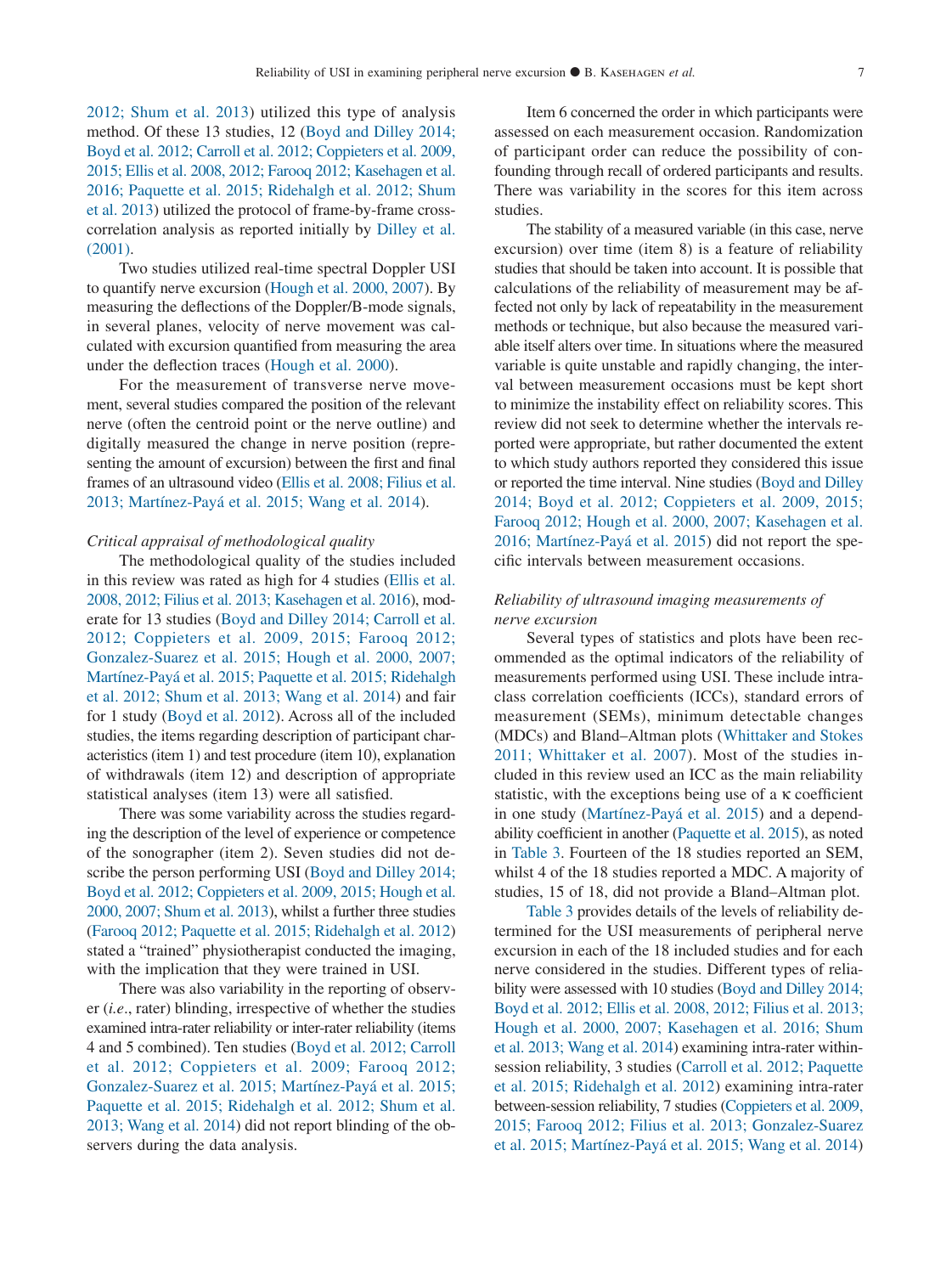|                                                          |                                                             |               |                              | Reliability (ICC/ $\kappa$ coefficient/dependability coefficient; 95% CI; SEM; MDC/SRD [mm])                                                                                                                                                                                                                                                                                                                                                                                                        |                                                                                                                                  | Bland-                                                                                                                                                     |                                                                                                 |                |                               |
|----------------------------------------------------------|-------------------------------------------------------------|---------------|------------------------------|-----------------------------------------------------------------------------------------------------------------------------------------------------------------------------------------------------------------------------------------------------------------------------------------------------------------------------------------------------------------------------------------------------------------------------------------------------------------------------------------------------|----------------------------------------------------------------------------------------------------------------------------------|------------------------------------------------------------------------------------------------------------------------------------------------------------|-------------------------------------------------------------------------------------------------|----------------|-------------------------------|
|                                                          |                                                             |               |                              | Intra-rater reliability                                                                                                                                                                                                                                                                                                                                                                                                                                                                             | Inter-rate reliability                                                                                                           |                                                                                                                                                            |                                                                                                 |                |                               |
| Inter-rater reliability                                  | USI protocol                                                | Study quality | Reported<br>statistic        | Within session                                                                                                                                                                                                                                                                                                                                                                                                                                                                                      | Between sessions                                                                                                                 | Within session                                                                                                                                             | Between sessions                                                                                | Altman<br>plot | Nerve Level<br>of evidence    |
| Median nerve: Longitudinal movement                      |                                                             |               |                              |                                                                                                                                                                                                                                                                                                                                                                                                                                                                                                     |                                                                                                                                  |                                                                                                                                                            |                                                                                                 |                | Median nerve $=$              |
| Gonzalez-Suarez et al. (2015) Speckle tracking           |                                                             | Moderate      | ICC                          |                                                                                                                                                                                                                                                                                                                                                                                                                                                                                                     |                                                                                                                                  | Distal arm $= 0.91 - 0.93$ :<br>$0.82 - 0.97; 0.02 - 0.03;$<br>$0.05 - 0.09$<br>Wrist = $0.68 - 0.82$ ;<br>$0.37 - 0.91$ ; $0.3 - 0.31$ ;<br>$0.82 - 0.86$ | Distal arm $= 0.0 - 0.21$ : No<br>$-0.95$ to $0.59$<br>$Wrist = 0.64 - 0.78$ ;<br>$0.30 - 0.89$ |                | moderate                      |
| Paquette et al. (2015)                                   | Speckle tracking                                            | Moderate      | Dependability<br>coefficient |                                                                                                                                                                                                                                                                                                                                                                                                                                                                                                     | 0.49-0.91 (ICC range); no<br>95% CI; 0.41-1.21 (SEM<br>range); 0.95-2.82 (MDC<br>range)                                          |                                                                                                                                                            |                                                                                                 | N <sub>o</sub> |                               |
| Farooq (2012)                                            | Speckle tracking                                            | Moderate      | ICC                          |                                                                                                                                                                                                                                                                                                                                                                                                                                                                                                     |                                                                                                                                  | 0.96; no 95% CI; no<br>SEM; no MDC                                                                                                                         |                                                                                                 | No             |                               |
| Coppieters et al. (2009)                                 | Speckle tracking                                            | Moderate      | ICC                          |                                                                                                                                                                                                                                                                                                                                                                                                                                                                                                     |                                                                                                                                  | $0.96; 0.88 - 0.99; 0.66;$<br>1.84                                                                                                                         |                                                                                                 | No             |                               |
| Hough et al. (2007)                                      | Spectral Doppler                                            | Moderate      | ICC                          | Elbow flexed = $0.95$ ; $0.77 - 0.99$ ; $0.32$ ; no MDC<br>Elbow extended = $0.89$ ; $0.58-0.99$ ; $0.49$ ; no MDC                                                                                                                                                                                                                                                                                                                                                                                  |                                                                                                                                  |                                                                                                                                                            |                                                                                                 | N <sub>o</sub> |                               |
| Hough et al. (2000)<br>Median nerve: Transverse movement | <b>Spectral Doppler</b>                                     | Moderate      | ICC                          | 0.92; 0.87-0.96; 0.60; no MDC                                                                                                                                                                                                                                                                                                                                                                                                                                                                       |                                                                                                                                  |                                                                                                                                                            |                                                                                                 | No             |                               |
| Martínez-Payá et al. (2015)                              | Nerve location comparison, Moderate<br>start and end frames |               | $\kappa$ coefficient         |                                                                                                                                                                                                                                                                                                                                                                                                                                                                                                     |                                                                                                                                  | $0.83; 0.69 - 0.97$ , no SEM;<br>no MDC                                                                                                                    |                                                                                                 | N <sub>o</sub> |                               |
| Wang et al. (2014)                                       | Nerve location comparison, Moderate<br>start and end frames |               | ICC                          | 0.91; 0.67-0.98, no SEM; no MDC                                                                                                                                                                                                                                                                                                                                                                                                                                                                     |                                                                                                                                  | 0.90; 0.60-0.98, no SEM;<br>no MDC                                                                                                                         |                                                                                                 | N <sub>o</sub> |                               |
| Filius et al. $(2013)$                                   | Nerve location comparison, High<br>start and end frames     |               | ICC                          | 0.96; 0.85-0.99; no SEM; no MDC                                                                                                                                                                                                                                                                                                                                                                                                                                                                     |                                                                                                                                  | $0.98; 0.90 - 0.99;$ no<br>SEM; no MDC                                                                                                                     |                                                                                                 | No             |                               |
| Farooq $(2012)$                                          | Speckle tracking                                            | Moderate      | ICC                          |                                                                                                                                                                                                                                                                                                                                                                                                                                                                                                     |                                                                                                                                  | 0.92; no 95% CI; no<br>SEM; no MDC                                                                                                                         |                                                                                                 | No             |                               |
| Median nerve: Superficial-deep movement                  |                                                             |               |                              |                                                                                                                                                                                                                                                                                                                                                                                                                                                                                                     |                                                                                                                                  |                                                                                                                                                            |                                                                                                 |                |                               |
| Martínez-Payá et al. (2015)                              | Nerve location comparison, Moderate<br>start and end frames |               | $\kappa$ coefficient         |                                                                                                                                                                                                                                                                                                                                                                                                                                                                                                     |                                                                                                                                  | 0.94; 0.83-1.00, no SEM;<br>no MDC                                                                                                                         |                                                                                                 | N <sub>o</sub> |                               |
| Radial nerve: Longitudinal movement                      |                                                             |               |                              |                                                                                                                                                                                                                                                                                                                                                                                                                                                                                                     |                                                                                                                                  |                                                                                                                                                            |                                                                                                 |                | Radial nerve $=$<br>limited   |
| Kasehagen et al. (2016)                                  | Speckle tracking                                            | High          | ICC                          | Pronation with wrist flexion = $0.72-0.77$ (range);<br>$0.49 - 0.88$ ; $0.19 - 0.48$ (range); $0.53 - 0.80$ (range)<br>Pronation with wrist ulnar deviation $= 0.85 - 0.86$<br>(range); 0.71-0.93; 0.20-0.22 (range); 0.56-<br>$0.62$ (range)<br>Supination with wrist flexion = $0.76-0.79$ (range);<br>$0.56 - 0.88$ ; $0.16 - 0.34$ (range); $0.44 - 0.49$<br>(range)<br>Supination with wrist ulnar deviation $= 0.63 - 0.70$<br>(range); 0.36-0.84; 0.30-0.40 (range); 0.84-<br>$1.11$ (range) |                                                                                                                                  |                                                                                                                                                            |                                                                                                 | Yes            |                               |
| Sciatic nerve: Longitudinal movement                     |                                                             |               |                              |                                                                                                                                                                                                                                                                                                                                                                                                                                                                                                     |                                                                                                                                  |                                                                                                                                                            |                                                                                                 |                | Sciatic nerve $=$<br>moderate |
| Coppieters et al. (2015)                                 | Speckle tracking                                            | Moderate      | ICC                          |                                                                                                                                                                                                                                                                                                                                                                                                                                                                                                     |                                                                                                                                  | $0.97; 0.90 - 0.99; 0.94;$ no<br><b>MDC</b>                                                                                                                |                                                                                                 | No             |                               |
| Ridehalgh et al. (2012)                                  | Speckle tracking                                            | Moderate      | ICC                          |                                                                                                                                                                                                                                                                                                                                                                                                                                                                                                     | Hip $30^{\circ}$ flexion = 0.92; 0.79–<br>$0.97: 0.69:$ no MDC<br>Hip $60^{\circ}$ flexion = 0.96; 0.89–<br>$0.99; 0.87;$ no MDC |                                                                                                                                                            |                                                                                                 | Yes            |                               |

# Table 3. Reliability of ultrasound imaging measurements of peripheral nerve excursion

 $\infty$ 

<span id="page-8-0"></span>(*continued on next page*)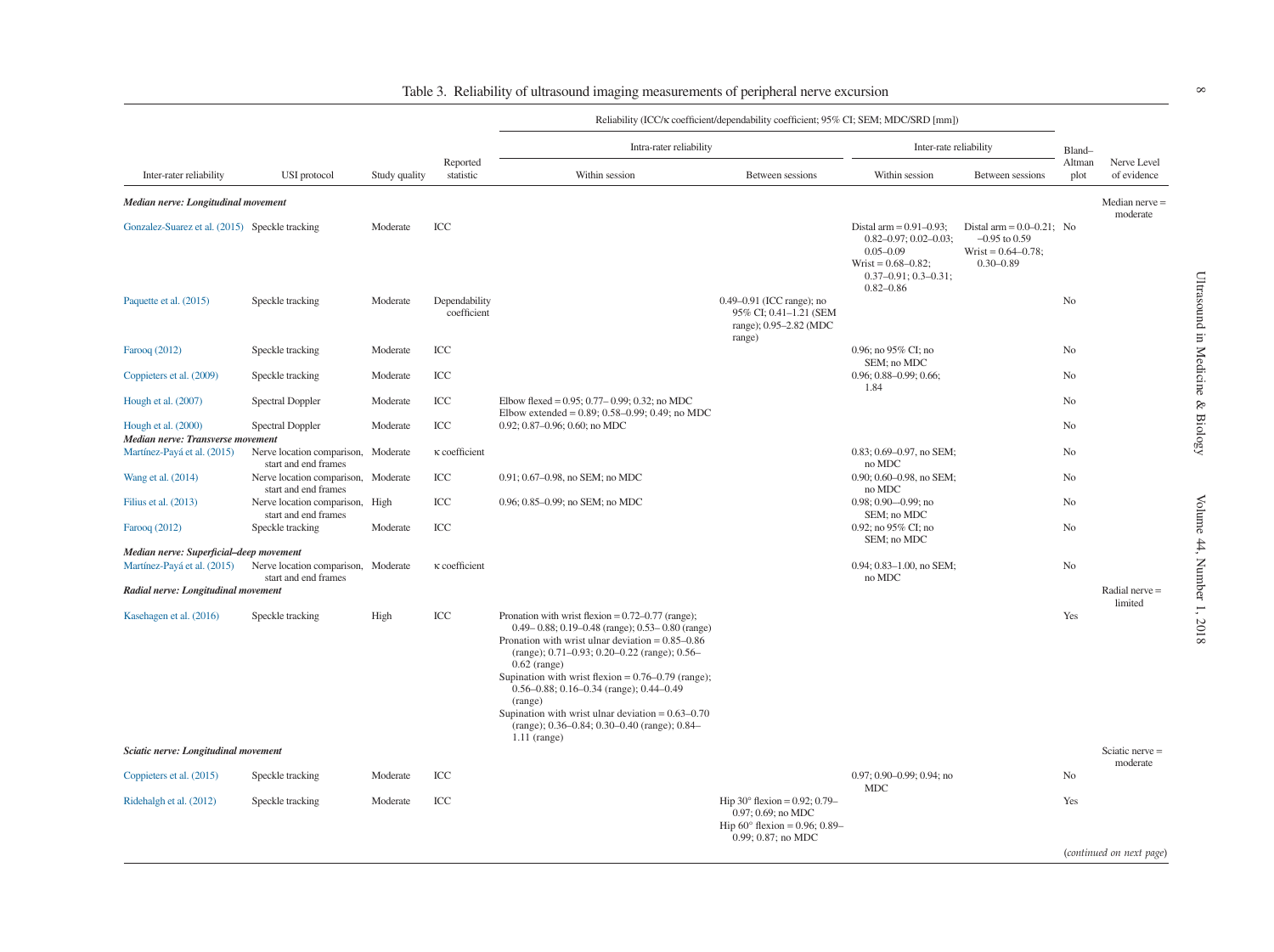Table 3. (*continued*)

<span id="page-9-0"></span>

|                                                                | USI protocol                                       |               | Reported<br>statistic | Reliability (ICC/ $\kappa$ coefficient/dependability coefficient; 95% CI; SEM; MDC/SRD [mm])        |                                                                |                |                  |                |                                  |
|----------------------------------------------------------------|----------------------------------------------------|---------------|-----------------------|-----------------------------------------------------------------------------------------------------|----------------------------------------------------------------|----------------|------------------|----------------|----------------------------------|
| Inter-rater reliability                                        |                                                    |               |                       | Intra-rater reliability                                                                             | Inter-rate reliability                                         | Bland-         |                  |                |                                  |
|                                                                |                                                    | Study quality |                       | Within session                                                                                      | Between sessions                                               | Within session | Between sessions | Altman<br>plot | Nerve Level<br>of evidence       |
| Ellis et al. (2012)                                            | Speckle tracking                                   | High          | ICC                   | 0.95; 0.92-0.96; 0.20; no MDC                                                                       |                                                                |                |                  | No             |                                  |
| Ellis et al. (2008)                                            | Speckle tracking                                   | High          | ICC                   | 0.75; 0.59-0.87; 0.75; no MDC                                                                       |                                                                |                |                  | Yes            |                                  |
| Sciatic nerve: Transverse<br>movement                          |                                                    |               |                       |                                                                                                     |                                                                |                |                  |                |                                  |
| Ellis et al. (2008)                                            | Nerve location comparison,<br>start and end frames | High          | ICC                   | 0.76; 0.60-0.87; 1.01; no MDC                                                                       |                                                                |                |                  | No             |                                  |
| Sciatic nerve: Superficial-deep<br>movement                    |                                                    |               |                       |                                                                                                     |                                                                |                |                  |                |                                  |
| Ellis et al. (2008)                                            | Nerve location comparison,<br>start and end frames | High          | ICC                   | $0.39; 0.15 - 0.63; 0.62;$ no MDC                                                                   |                                                                |                |                  | Yes            |                                  |
| Tibial nerve: Longitudinal<br>movement                         |                                                    |               |                       |                                                                                                     |                                                                |                |                  |                | Tibial nerve $=$<br>moderate     |
| Boyd and Dilley (2014)                                         | Speckle tracking                                   | Moderate      | ICC                   | Knee = $0.87$ ; $0.73-0.94$ ; $0.21$ ; no MDC<br>Ankle = $0.87$ ; $0.73-0.94$ ; $0.33$ ; no MDC     |                                                                |                |                  | N <sub>o</sub> |                                  |
| Shum et al. (2013)                                             | Speckle tracking                                   | Moderate      | ICC                   | 0.96; 0.93-0.98; 0.70; no MDC                                                                       |                                                                |                |                  | No             |                                  |
| Boyd et al. (2012)                                             | Speckle tracking                                   | Fair          | ICC                   | 0.97; 0.94-0.99; 0.23; no MDC                                                                       |                                                                |                |                  | No             |                                  |
| Carroll et al. (2012)                                          | Speckle tracking                                   | High          | ICC                   |                                                                                                     | $0.93; 0.70 - 0.96; 0.22 - 0.28$<br>(range); 0.66-0.84 (range) |                |                  | No             |                                  |
| Ellis et al. $(2008)*$<br>Tibial nerve: Transverse<br>movement | Speckle tracking                                   | High          | ICC                   | 0.97; 0.73-0.99; 0.48; no MDC                                                                       |                                                                |                |                  | No             |                                  |
| Boyd and Dilley (2014)                                         | Speckle tracking                                   | Moderate      | ICC                   | Knee = $0.95$ ; $0.89 - 0.98$ ; $0.21$ ; no MDC<br>Ankle = $0.96$ ; $0.92 - 0.98$ ; $0.16$ ; no MDC |                                                                |                |                  | No             |                                  |
| Boyd et al. (2012)                                             | Speckle tracking                                   | Fair          | ICC                   | $0.97; 0.94 - 0.99; 0.42;$ no MDC                                                                   |                                                                |                |                  | No             |                                  |
| Ellis et al. (2008)                                            | Nerve location comparison,<br>start and end frames | High          | ICC                   | $0.70; 0.51 - 0.84; 1.38;$ no MDC                                                                   |                                                                |                |                  | N <sub>o</sub> |                                  |
| Tibial nerve: Superficial-deep                                 |                                                    |               |                       |                                                                                                     |                                                                |                |                  |                |                                  |
| movement                                                       |                                                    |               |                       |                                                                                                     |                                                                |                |                  |                |                                  |
| Boyd and Dilley (2014)                                         | Speckle tracking                                   | Moderate      | ICC                   | Knee = $0.95$ ; $0.89 - 0.98$ ; $0.15$ ; no MDC<br>Ankle = $0.92$ ; $0.83-0.96$ ; $0.21$ ; no MDC   |                                                                |                |                  | No             |                                  |
| Shum et al. (2013)                                             | Speckle tracking                                   | Moderate      | ICC                   | $0.82; 0.68 - 0.92; 1.31;$ no MDC                                                                   |                                                                |                |                  | No             |                                  |
| Boyd et al. (2012)                                             | Speckle tracking                                   | Fair          | ICC                   | 0.98; 0.96-0.99; 0.47; no MDC                                                                       |                                                                |                |                  | No             |                                  |
| Ellis et al. (2008)                                            | Nerve location comparison,<br>start and end frames | High          | ICC                   | $0.56$ ; $0.34 - 0.75$ ; $0.85$ ; no MDC                                                            |                                                                |                |                  | No             |                                  |
| Common fibular nerve:<br><b>Transverse</b> movement            |                                                    |               |                       |                                                                                                     |                                                                |                |                  |                | Common fibular<br>$n$ erve $=$ l |
| Boyd et al. (2012)                                             | Speckle tracking                                   | Fair          | ICC                   | 0.98; 0.95-0.99; 0.44; no MDC                                                                       |                                                                |                |                  | No             |                                  |
| Common fibular nerve:<br>Superficial-deep movement             |                                                    |               |                       |                                                                                                     |                                                                |                |                  |                |                                  |
| Boyd et al. (2012)                                             | Speckle tracking                                   | Fair          | ICC                   | 0.98; 0.97-0.99; 0.34; no MDC                                                                       |                                                                |                |                  | No             |                                  |

USI = ultrasound imaging; PC = popliteal crease; PMT = posterior midthigh; ICC = intra-class correlation coefficient; CI = confidence interval; SEM = standard error of measurement; MDC = minimal detectable change; SRD <sup>=</sup> smallest real difference.

 $*$  This statistic was reported, but based on  $n = 3$  participants.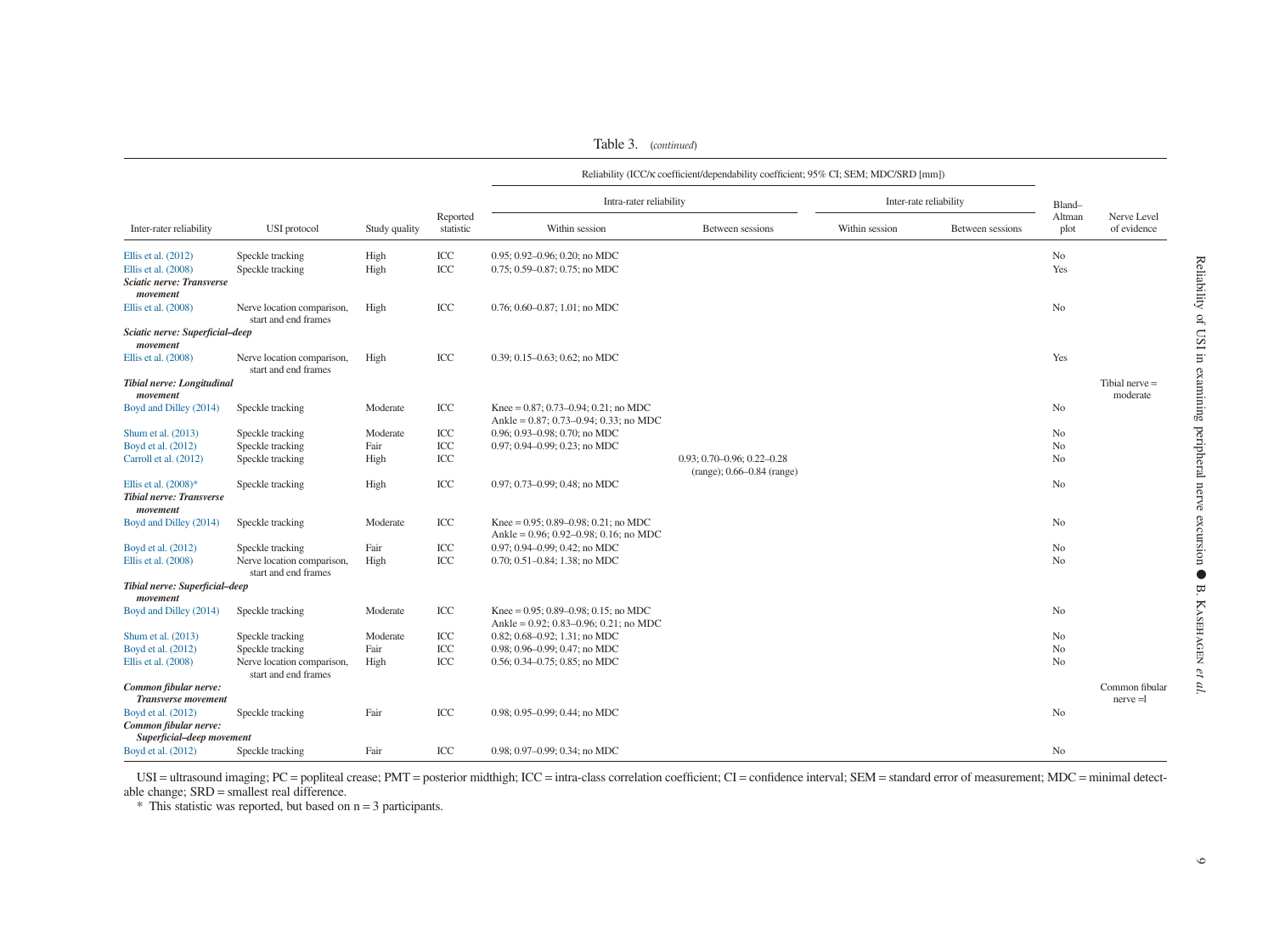examining inter-rater within-session reliability and 1 study [\(Gonzalez-Suarez et al. 2015\)](#page-12-18) examining inter-rater between-session reliability. Comparisons between these different types of reliability was difficult as a majority of studies looked primarily at one form of reliability testing. One study compared within-session versus betweensession inter-rater reliability [\(Gonzalez-Suarez et al. 2015\)](#page-12-18), with reliability being less desirable for the betweensession measures. Two studies [\(Filius et al. 2013; Wang](#page-12-1) [et al. 2014\)](#page-12-1) examined both intra-rater and inter-rater withinsession reliability for the assessment of transverse movement of the median nerve, with comparable results.

Irrespective of the specific nerve imaged and the direction of excursion, the reliability of measurements of nerve excursion performed with USI was typically moderate to high. The exceptions to this finding were few. [Paquette et al. \(2015\)](#page-12-21) reported a dependability coefficient of 0.49 (low reliability) for assessing median nerve excursion during a tensioner technique with the arm at 45° shoulder abduction. [Ellis et al. \(2008\)](#page-12-39) reported an ICC of 0.39 (low reliability) for assessing superficial–deep (su $perficial = toward the skin, deep = away from the skin)$ sciatic nerve excursion at the posterior mid-thigh during a sliding technique performed at the ankle joint with the participants sitting.

# *Level of evidence for the reliability of USI measurements of nerve excursion*

Consideration of the numbers of available studies and the methodological quality of each of those studies together (as per [Table 1\)](#page-4-0), along with the reliability findings described, revealed several findings regarding the levels of evidence that supported the key findings of this review. First, the pooled data, including all studies, nerves and directions of nerve excursion, provided a strong level of evidence to support the finding that the reliability of USI measurements of peripheral nerve excursion is typically moderate to high.

With respect to specific nerves assessed in included studies, the level of evidence to support the findings regarding reliability of USI measurements of excursion was found to be moderate for the median, sciatic and tibial nerves, and limited for the common fibular and radial nerves. [Table 3](#page-8-0) provides further details of the levels of evidence and USI reliability findings for each nerve.

# **DISCUSSION**

The current systematic review identified 18 published studies that have assessed the reliability of measurements of peripheral nerve excursion derived from USI. These 18 studies investigated five peripheral nerves, including the median, radial, sciatic, tibial and common

fibular nerves, across a variety of participant demographic characteristics.

One of the key aims of this review was to assess the methodological quality of those studies that have used USI as a method of quantifying nerve excursion. Across the 18 included studies, the methodological quality assessed via the MCAT was varied, with 4 studies of high, 13 studies of moderate and 1 study of low quality.

It should be noted that methodological limitations and specific measurement protocols may have directly influenced the levels of measurement reliability that were reported in the studies included in this review, and may also affect the reliability of such measurements in practice contexts. For example, it is widely accepted that USI is an operator-dependent tool. Therefore, the level of experience of the person who performs the USI may potentially influence the level of measurement reliability. The experience level of the sonographer has been reported to be positively associated with more consistent findings compared with less experienced examiners [\(Cartwright et al. 2013\)](#page-12-41). Although not formally assessed from studies examining peripheral nerves with USI, differences in USI measurement reliability have been reported between experienced and novice sonographers when examining muscle morphology and function [\(Hides et al.](#page-12-42) [2007; Iwan et al. 2014\)](#page-12-42). Eight of the included studies specifically described the experience level of the sonographer, whilst another three studies inferred that the sonographer had USI training. The remaining studies did not describe the sonographer.

The clear reporting of the experience level of the sonographer in future studies will be a key methodological feature to further increase confidence in findings regarding USI measurement reliability. Similarly, in practice contexts, the experience level of the sonographer and the extent to which the measurement protocol is both standardized and optimized will influence the precision of the measurements and the confidence we can have as to their accuracy.

Further inconsistencies in the reporting of methods included the description of observers/raters, particularly with respect to blinding, where 10 of the included studies failed to comment on this. Furthermore, the time between measurements was inconsistently reported. This may become a significant factor if the variable of interest (nerve excursion) has the capacity to change over time.

To facilitate the interpretation of reliability studies for USI measurements, experts in the field have advocated for optimization and consistency in both the statistical analyses used and the methods of reporting [\(Whittaker and](#page-13-7) [Stokes 2011; Whittaker et al. 2007\)](#page-13-7). Across the 18 studies included in this review, there was evidence of such consistency developing. For example, the majority of the included studies used statistics such as the ICC to report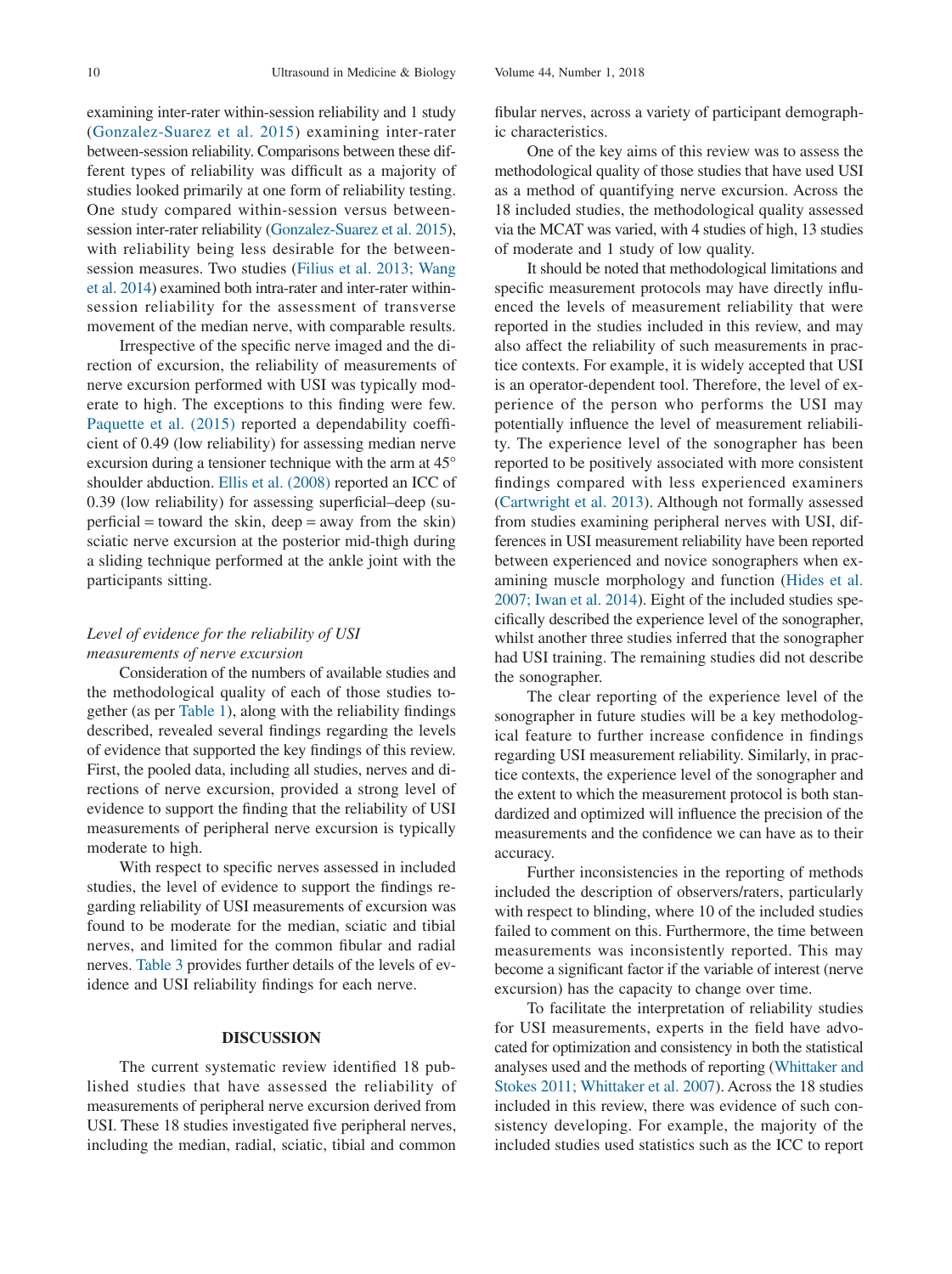their main reliability findings. Those that did not use the ICC instead used appropriate alternatives. However, there was variability in the use of supporting statistics, such as SEM, MDC, Bland–Altman plots and 95% confidence intervals.

It was clear from the review that few measurement protocols have been used to quantify nerve excursion from ultrasound data. By far, the majority of studies utilized speckle tracking via digital processing of specific greyscale, speckle features between individual frames of an ultrasound video or cine loop. Although several different analysis methods were reported that utilized speckle tracking, the vast majority (12 of the 18 included studies) utilized the method reported by [Dilley et al. \(2001\),](#page-12-22) and one study utilized the method reported by [Nicoud et al. \(2011\).](#page-12-43) Two studies [\(Hough et al. 2000, 2007\)](#page-12-38) reported the use of spectral Doppler USI to assess longitudinal median nerve movement. However, it was not apparent that this method has been utilized since 2007, with more contemporary studies preferring speckle-tracking protocols. It must be noted that more contemporary ultrasound methods, such as sonoelastography, are emerging as tools to examine nerve excursion (among other biomechanical parameters). Although these relevant studies did not meet inclusion for this review, it will be of interest to follow these emerging technologies.

Pooled data from the 18 studies yielded "strong" evidence that the reliability of USI measurements of peripheral nerve excursion is typically moderate to high, with few exceptions. This finding provides substantial support for the use of USI in clinical and healthy populations to measure peripheral nerve excursion. However, on a specific nerve basis, the levels of evidence vary, with a "moderate" level of evidence supporting the finding that the reliability of USI measurements of median, sciatic and tibial nerve excursion is, on balance, high to very high, but only "limited" evidence to support findings of very high reliability for USI assessment of the common fibular nerve and moderate to high reliability for the radial nerve. No published evidence was identified to elucidate the reliability of such measurements for other peripheral nerves. Differences in nerve anatomy, course through the body, depth and surrounding structures may all influence the ease (or lack of) for imaging certain nerves, which may influence the reliability of respective measurements. This highlights the need for further research to comprehensively examine the reliability of this measurement approach for those nerves for which limited or no evidence exists. Future research should consider the methodological weaknesses identified in the studies included in this review, which are evident in [Table 2](#page-5-0) and highlighted in the synthesis of key findings from the critical appraisal of included studies.

A number of possible benefits exist for quantifying nerve excursion in clinical practice. The technique may

be used as a diagnostic tool, for example, for the assessment of entrapment neuropathies (such as carpal tunnel syndrome) in which impaired nerve excursion is believed to be a key aetiological factor [\(Ellis et al. 2017\)](#page-12-2). Furthermore, the selection of therapeutic techniques such as neural mobilization exercises, which aim to promote optimal peripheral nerve mechanics [\(Basson et al. 2017\)](#page-12-44), may be better targeted to conditions where a known impairment of nerve movement against the interfacing tissues is identified with USI.

#### *Strengths and limitations*

This review represents the first review we have been able to identify on this topic and, thus, valuably informs practice and future research. The strong levels of evidence for some key findings, particularly those indicating USI measurements of peripheral nerve excursion are typically reliable, ensure the review is valuable to practitioners and researchers alike. Researchers will also be usefully informed by the areas of the findings where the levels of evidence were limited or non-existent, as these gaps in the literature can inform research planning. Methodological deficiencies identified in the included studies can also usefully inform future research design.

The review has a number of limitations that must be acknowledged. First, a single reviewer conducted the initial literature search across all databases. Two reviewers appraised the identified articles for eligibility before critically appraising the selected articles, thus reducing human error and selection bias. Second, because the data from included studies were not amenable to meta-analysis because of the heterogeneity in, for example, methods, nerves examined and populations from which participants were drawn, the findings were synthesized using a critical narrative approach supported by descriptive quantitative analyses. Finally, it was accepted that there are many different methodological variables that can influence reliability. A pragmatic approach was taken for this review to present results in a manner in which an overall impression of the evidence was considered.

#### **CONCLUSIONS**

The current systematic review identified a strong level of evidence to support the main finding that, typically, measurements of peripheral nerve excursion are moderately to highly reliable, with few exceptions. Although further research is needed to extend findings to nerves other than those examined in the included studies, the results of this review indicate that measurement of peripheral nerve excursion through USI is a promising technique that can be used with increasing confidence. Nevertheless, attention should be given to ensuring sonographer competence in the technique and ensuring the measurement protocols are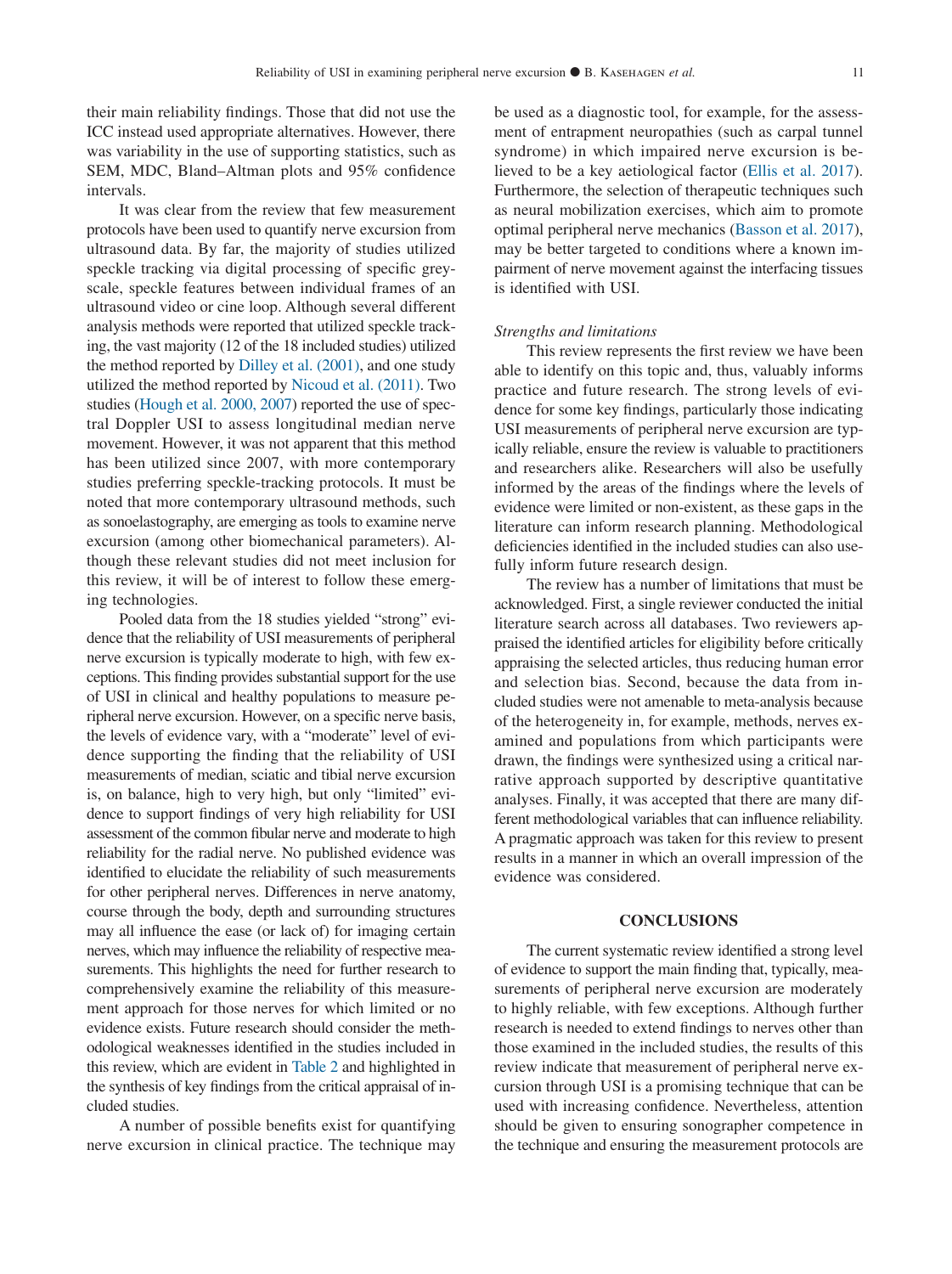<span id="page-12-34"></span>standardized and optimized. Further research is needed to build our knowledge of what optimization of these protocols should entail, to continue to explore the use of USI for such measurements in nerves other than those reported in this review and to further elucidate the clinical implications of different measurement values in varying clinical contexts and populations.

#### **REFERENCES**

- <span id="page-12-10"></span>[Alshami AM, Cairns CW, Wylie BK, Souvlis T, Coppieters MW. Re](http://refhub.elsevier.com/S0301-5629(17)32247-0/sr0010)[liability and size of the measurement error when determining the cross](http://refhub.elsevier.com/S0301-5629(17)32247-0/sr0010)[sectional area of the tibial nerve at the tarsal tunnel with](http://refhub.elsevier.com/S0301-5629(17)32247-0/sr0010) [ultrasonography. Ultrasound Med Biol 2009;35:1098–1102.](http://refhub.elsevier.com/S0301-5629(17)32247-0/sr0010)
- <span id="page-12-9"></span>[Andrade RJ, Nordez A, Hug F, Ates F, Coppieters MW, Pezarat-Correia](http://refhub.elsevier.com/S0301-5629(17)32247-0/sr0015) [P, Freitas SR. Non-invasive assessment of sciatic nerve stiffness during](http://refhub.elsevier.com/S0301-5629(17)32247-0/sr0015) [human ankle motion using ultrasound shear wave elastography. J](http://refhub.elsevier.com/S0301-5629(17)32247-0/sr0015) [Biomech 2016;49:326–331.](http://refhub.elsevier.com/S0301-5629(17)32247-0/sr0015)
- <span id="page-12-16"></span>[Barrett E, McCreesh K, Lewis J. Reliability and validity of non](http://refhub.elsevier.com/S0301-5629(17)32247-0/sr0020)[radiographic methods of thoracic kyphosis measurement: A systematic](http://refhub.elsevier.com/S0301-5629(17)32247-0/sr0020) [review. Man Ther 2014;19:10–17.](http://refhub.elsevier.com/S0301-5629(17)32247-0/sr0020)
- <span id="page-12-44"></span>[Basson A, Olivier B, Ellis R, Coppieters M, Stewart A, Mudzi W. The](http://refhub.elsevier.com/S0301-5629(17)32247-0/sr0025) [effectiveness of neural mobilization for neuro-musculoskeletal](http://refhub.elsevier.com/S0301-5629(17)32247-0/sr0025) [conditions: A systematic review and meta-analysis. J Orthop Sports](http://refhub.elsevier.com/S0301-5629(17)32247-0/sr0025) [Phys Ther 2017;47:593–615.](http://refhub.elsevier.com/S0301-5629(17)32247-0/sr0025)
- <span id="page-12-17"></span>[Boyd BS, Dilley A. Altered tibial nerve biomechanics in patients with](http://refhub.elsevier.com/S0301-5629(17)32247-0/sr0030) [diabetes mellitus. Muscle Nerve 2014;50:216–223.](http://refhub.elsevier.com/S0301-5629(17)32247-0/sr0030)
- <span id="page-12-8"></span>[Boyd BS, Gray AT, Dilley A, Wanek L, Topp KS. The pattern of tibial](http://refhub.elsevier.com/S0301-5629(17)32247-0/sr0035) [nerve excursion with active ankle dorsiflexion is different in older](http://refhub.elsevier.com/S0301-5629(17)32247-0/sr0035) [people with diabetes mellitus. Clin Biomech \(Bristol, Avon\) 2012;](http://refhub.elsevier.com/S0301-5629(17)32247-0/sr0035) [27:967–971.](http://refhub.elsevier.com/S0301-5629(17)32247-0/sr0035)
- <span id="page-12-13"></span>[Brink Y, Louw QA. Clinical instruments: Reliability and validity crit](http://refhub.elsevier.com/S0301-5629(17)32247-0/sr0040)[ical appraisal. J Eval Clin Pract 2012;18:1126–1132.](http://refhub.elsevier.com/S0301-5629(17)32247-0/sr0040)
- <span id="page-12-7"></span>[Carroll M, Yau J, Rome K, Hing W. Measurement of tibial nerve ex](http://refhub.elsevier.com/S0301-5629(17)32247-0/sr0045)[cursion during ankle joint dorsiflexion in a weight-bearing position](http://refhub.elsevier.com/S0301-5629(17)32247-0/sr0045) [with ultrasound imaging. J Foot Ankle Res 2012;5:5.](http://refhub.elsevier.com/S0301-5629(17)32247-0/sr0045)
- <span id="page-12-41"></span>[Cartwright MS, Demar S, Griffin LP, Balakrishnan N, Harris JM, Walker](http://refhub.elsevier.com/S0301-5629(17)32247-0/sr0050) [FO. Validity and reliability of nerve and muscle ultrasound. Muscle](http://refhub.elsevier.com/S0301-5629(17)32247-0/sr0050) [Nerve 2013;47:515–521.](http://refhub.elsevier.com/S0301-5629(17)32247-0/sr0050)
- <span id="page-12-11"></span>[Centre for Reviews and Dissemination. Systematic reviews: Centre for](http://refhub.elsevier.com/S0301-5629(17)32247-0/sr0055) [Reviews and Dissemination's guidance for undertaking reviews in](http://refhub.elsevier.com/S0301-5629(17)32247-0/sr0055) [health care. York: Author; 2009. University of York.](http://refhub.elsevier.com/S0301-5629(17)32247-0/sr0055)
- <span id="page-12-6"></span>[Coppieters MW, Andersen LS, Johansen R, Giskegjerde PK, Hivik M,](http://refhub.elsevier.com/S0301-5629(17)32247-0/sr0060) [Vestre S, Nee RJ. Excursion of the sciatic nerve during nerve mo](http://refhub.elsevier.com/S0301-5629(17)32247-0/sr0060)[bilization exercises: An in vivo cross-sectional study using dynamic](http://refhub.elsevier.com/S0301-5629(17)32247-0/sr0060) [ultrasound imaging. J Orthop Sports Phys Ther 2015;45:731–737.](http://refhub.elsevier.com/S0301-5629(17)32247-0/sr0060)
- <span id="page-12-3"></span>[Coppieters MW, Hough AD, Dilley A. Different nerve-gliding exer](http://refhub.elsevier.com/S0301-5629(17)32247-0/sr0065)[cises induce different magnitudes of median nerve longitudinal](http://refhub.elsevier.com/S0301-5629(17)32247-0/sr0065) [excursion: An in vivo study using dynamic ultrasound imaging. J](http://refhub.elsevier.com/S0301-5629(17)32247-0/sr0065) [Orthop Sports Phys Ther 2009;39:164–171.](http://refhub.elsevier.com/S0301-5629(17)32247-0/sr0065)
- <span id="page-12-22"></span>[Dilley A, Greening J, Lynn B, Leary R, Morris V. The use of cross](http://refhub.elsevier.com/S0301-5629(17)32247-0/sr0070)[correlation analysis between high-frequency ultrasound images to](http://refhub.elsevier.com/S0301-5629(17)32247-0/sr0070) [measure longitudinal median nerve movement. Ultrasound Med Biol](http://refhub.elsevier.com/S0301-5629(17)32247-0/sr0070) [2001;27:1211–1218.](http://refhub.elsevier.com/S0301-5629(17)32247-0/sr0070)
- [Dilley A, Lynn B, Greening J, DeLeon N. Quantitative in vivo studies](http://refhub.elsevier.com/S0301-5629(17)32247-0/sr0075) [of median nerve sliding in response to wrist, elbow, shoulder and](http://refhub.elsevier.com/S0301-5629(17)32247-0/sr0075) [neck movements. Clin Biomech \(Bristol, Avon\) 2003;18:899–907.](http://refhub.elsevier.com/S0301-5629(17)32247-0/sr0075)
- <span id="page-12-0"></span>[Dilley A, Odeyinde S, Greening J, Lynn B. Longitudinal sliding of the](http://refhub.elsevier.com/S0301-5629(17)32247-0/sr0080) [median nerve in patients with non-specific arm pain. Man Ther 2008;](http://refhub.elsevier.com/S0301-5629(17)32247-0/sr0080) [13:536–543.](http://refhub.elsevier.com/S0301-5629(17)32247-0/sr0080)
- <span id="page-12-4"></span>[Dilley A, Summerhayes C, Lynn B. An in vivo investigation of ulnar](http://refhub.elsevier.com/S0301-5629(17)32247-0/sr0085) [nerve sliding during upper limb movements. Clin Biomech \(Bristol,](http://refhub.elsevier.com/S0301-5629(17)32247-0/sr0085) [Avon\) 2007;22:774–779.](http://refhub.elsevier.com/S0301-5629(17)32247-0/sr0085)
- <span id="page-12-39"></span>[Ellis R, Hing W, Dilley A, McNair P. Reliability of measuring sciatic](http://refhub.elsevier.com/S0301-5629(17)32247-0/sr0090) [and tibial nerve movement with diagnostic ultrasound during a](http://refhub.elsevier.com/S0301-5629(17)32247-0/sr0090) [neural mobilization technique. Ultrasound Med Biol 2008;34:1209–](http://refhub.elsevier.com/S0301-5629(17)32247-0/sr0090) [1216.](http://refhub.elsevier.com/S0301-5629(17)32247-0/sr0090)
- <span id="page-12-37"></span><span id="page-12-36"></span><span id="page-12-35"></span><span id="page-12-32"></span><span id="page-12-28"></span><span id="page-12-2"></span>[Ellis RF, Blyth R, Arnold N, Miner-Williams W. Is there a relation](http://refhub.elsevier.com/S0301-5629(17)32247-0/sr0095)[ship between impaired median nerve excursion and carpal tunnel](http://refhub.elsevier.com/S0301-5629(17)32247-0/sr0095) [syndrome? A systematic review. J Hand Ther 2017;30:3–12.](http://refhub.elsevier.com/S0301-5629(17)32247-0/sr0095)
- [Ellis RF, Hing WA, McNair PJ. Comparison of longitudinal sciatic nerve](http://refhub.elsevier.com/S0301-5629(17)32247-0/sr0100) [movement with different mobilization exercises: An In vivo study](http://refhub.elsevier.com/S0301-5629(17)32247-0/sr0100) [utilizing ultrasound imaging. J Orthop Sports Phys Ther 2012;42:](http://refhub.elsevier.com/S0301-5629(17)32247-0/sr0100) [667–675.](http://refhub.elsevier.com/S0301-5629(17)32247-0/sr0100)
- <span id="page-12-20"></span>[Farooq MN. Effects of whiplash injury on median nerve mobility: A com](http://refhub.elsevier.com/S0301-5629(17)32247-0/sr0105)[parative study. J Physiother Sports Med 2012;1:115–127.](http://refhub.elsevier.com/S0301-5629(17)32247-0/sr0105)
- <span id="page-12-1"></span>[Filius A, Korstanje JW, Selles RW, Hovius SE, Slijper HP. Dynamic](http://refhub.elsevier.com/S0301-5629(17)32247-0/sr0110) [sonographic measurements at the carpal tunnel inlet: Reliability and](http://refhub.elsevier.com/S0301-5629(17)32247-0/sr0110) [reference values in healthy wrists. Muscle Nerve 2013;48:525–](http://refhub.elsevier.com/S0301-5629(17)32247-0/sr0110) [531.](http://refhub.elsevier.com/S0301-5629(17)32247-0/sr0110)
- [Fink A, Teggeler M, Schmitz M, Janssen J, Pisters M. Reproducibility](http://refhub.elsevier.com/S0301-5629(17)32247-0/sr0115) [of ultrasonographic measurements of the ulnar nerve at the cubital](http://refhub.elsevier.com/S0301-5629(17)32247-0/sr0115) [tunnel. Ultrasound Med Biol 2017;43:439–444.](http://refhub.elsevier.com/S0301-5629(17)32247-0/sr0115)
- <span id="page-12-18"></span>[Gonzalez-Suarez C, Dizon JN, Cabungcal-Fidel B, Cua RCA, Dones VC,](http://refhub.elsevier.com/S0301-5629(17)32247-0/sr0120) [Lesniewski P, Thomas JC. Median nerve mobility measurement using](http://refhub.elsevier.com/S0301-5629(17)32247-0/sr0120) [a motion tracking analysis program: A reliability study. Internet J](http://refhub.elsevier.com/S0301-5629(17)32247-0/sr0120) [Allied Health Sci Pract 2015;13:4.](http://refhub.elsevier.com/S0301-5629(17)32247-0/sr0120)
- [Greening J, Dilley A. Posture-induced changes in peripheral nerve stiff](http://refhub.elsevier.com/S0301-5629(17)32247-0/sr0125)[ness measured by ultrasound shear-wave elastography. Muscle Nerve](http://refhub.elsevier.com/S0301-5629(17)32247-0/sr0125) [2017;55:213–222.](http://refhub.elsevier.com/S0301-5629(17)32247-0/sr0125)
- [Greening J, Dilley A, Lynn B. In vivo study of nerve movement and](http://refhub.elsevier.com/S0301-5629(17)32247-0/sr0130) [mechanosensitivity of the median nerve in whiplash and non](http://refhub.elsevier.com/S0301-5629(17)32247-0/sr0130)[specific arm pain patients. Pain 2005;115:248–253.](http://refhub.elsevier.com/S0301-5629(17)32247-0/sr0130)
- <span id="page-12-42"></span><span id="page-12-33"></span><span id="page-12-31"></span><span id="page-12-30"></span><span id="page-12-29"></span><span id="page-12-27"></span><span id="page-12-26"></span><span id="page-12-25"></span><span id="page-12-24"></span><span id="page-12-23"></span>[Hides JA, Miokovic T, Belavy DL, Stanton WR, Richardson CA. Ul](http://refhub.elsevier.com/S0301-5629(17)32247-0/sr0135)[trasound imaging assessment of abdominal muscle function during](http://refhub.elsevier.com/S0301-5629(17)32247-0/sr0135) [drawing-in of the abdominal wall: An intrarater reliability study. J](http://refhub.elsevier.com/S0301-5629(17)32247-0/sr0135) [Orthop Sports Phys Ther 2007;37:480–486.](http://refhub.elsevier.com/S0301-5629(17)32247-0/sr0135)
- <span id="page-12-38"></span>[Hough AD, Moore AP, Jones MP. Peripheral nerve motion measure](http://refhub.elsevier.com/S0301-5629(17)32247-0/sr0140)[ment with spectral Doppler sonography: A reliability study. J Hand](http://refhub.elsevier.com/S0301-5629(17)32247-0/sr0140) [Surg Br 2000;25B:585–589.](http://refhub.elsevier.com/S0301-5629(17)32247-0/sr0140)
- <span id="page-12-19"></span>[Hough AD, Moore AP, Jones MP. Reduced longitudinal excursion of](http://refhub.elsevier.com/S0301-5629(17)32247-0/sr0145) [the median nerve in carpal tunnel syndrome. Arch Phys Med Rehabil](http://refhub.elsevier.com/S0301-5629(17)32247-0/sr0145) [2007;88:569–576.](http://refhub.elsevier.com/S0301-5629(17)32247-0/sr0145)
- [Iwan T, Garton B, Ellis R. The reliability of measuring the inter-recti](http://refhub.elsevier.com/S0301-5629(17)32247-0/sr0150) [distance using high-resolution and low-resolution ultrasound imaging](http://refhub.elsevier.com/S0301-5629(17)32247-0/sr0150) [comparing a novice to an experienced sonographer. NZ J Physiother](http://refhub.elsevier.com/S0301-5629(17)32247-0/sr0150) [2014;42:154–162.](http://refhub.elsevier.com/S0301-5629(17)32247-0/sr0150)
- <span id="page-12-5"></span>[Kasehagen B, Ellis R, Mawston G, Allen S, Hing W. Assessing the re](http://refhub.elsevier.com/S0301-5629(17)32247-0/sr0155)[liability of ultrasound imaging to examine radial nerve excursion.](http://refhub.elsevier.com/S0301-5629(17)32247-0/sr0155) [Ultrasound Med Biol 2016;42:1651–1659.](http://refhub.elsevier.com/S0301-5629(17)32247-0/sr0155)
- <span id="page-12-40"></span>[Martínez-Payá JJ, Ríos-Díaz J, del Baño-Aledo ME, García-Martínez](http://refhub.elsevier.com/S0301-5629(17)32247-0/sr0160) [D, de Groot-Ferrando A, Meroño-Gallut J. Biomechanics of the](http://refhub.elsevier.com/S0301-5629(17)32247-0/sr0160) [median nerve during stretching as assessed by ultrasonography. J Appl](http://refhub.elsevier.com/S0301-5629(17)32247-0/sr0160) [Biomech 2015;31:429–446.](http://refhub.elsevier.com/S0301-5629(17)32247-0/sr0160)
- [McDonagh C, Alexander M, Kane D. The role of ultrasound in the di](http://refhub.elsevier.com/S0301-5629(17)32247-0/sr0165)[agnosis and management of carpal tunnel syndrome: A new paradigm.](http://refhub.elsevier.com/S0301-5629(17)32247-0/sr0165) [Rheumatology 2015;54:9–19.](http://refhub.elsevier.com/S0301-5629(17)32247-0/sr0165)
- <span id="page-12-12"></span>[Moher D, Liberati A, Tetzlaff J, Altman DG. Preferred reporting items](http://refhub.elsevier.com/S0301-5629(17)32247-0/sr0170) [for systematic reviews and meta-analyses: The PRISMA statement.](http://refhub.elsevier.com/S0301-5629(17)32247-0/sr0170) [PLoS Med 2009;6:e1000097.](http://refhub.elsevier.com/S0301-5629(17)32247-0/sr0170)
- [Nakamichi KI, Tachibana S. Restricted motion of the median nerve in](http://refhub.elsevier.com/S0301-5629(17)32247-0/sr0180) [carpal tunnel syndrome. J Hand Surg Br 1995;20B:460–464.](http://refhub.elsevier.com/S0301-5629(17)32247-0/sr0180)
- <span id="page-12-43"></span>[Nicoud F, Castellazzi G, Lesniewski PJ, Thomas JC. Fast template track](http://refhub.elsevier.com/S0301-5629(17)32247-0/sr0185)[ing in video sequences. Rev Sci Instrum 2011;82:105–110.](http://refhub.elsevier.com/S0301-5629(17)32247-0/sr0185)
- <span id="page-12-21"></span>[Paquette P, Lamontagne M, Higgins J, Gagnon DH. Repeatability and](http://refhub.elsevier.com/S0301-5629(17)32247-0/sr0190) [minimal detectable change in longitudinal median nerve excursion](http://refhub.elsevier.com/S0301-5629(17)32247-0/sr0190) [measures during upper limb neurodynamic techniques in a mixed](http://refhub.elsevier.com/S0301-5629(17)32247-0/sr0190) [population: A pilot study using musculoskeletal ultrasound imaging.](http://refhub.elsevier.com/S0301-5629(17)32247-0/sr0190) [Ultrasound Med Biol 2015;41:2082–2086.](http://refhub.elsevier.com/S0301-5629(17)32247-0/sr0190)
- <span id="page-12-15"></span>[Prowse A, Pope R, Gerdhem P, Abbott A. Reliability and validity of](http://refhub.elsevier.com/S0301-5629(17)32247-0/sr0195) [inexpensive and easily administered anthropometric clinical evalu](http://refhub.elsevier.com/S0301-5629(17)32247-0/sr0195)[ation methods of postural asymmetry measurement in adolescent](http://refhub.elsevier.com/S0301-5629(17)32247-0/sr0195) [idiopathic scoliosis: A systematic review. Eur Spine J 2016;25:450–](http://refhub.elsevier.com/S0301-5629(17)32247-0/sr0195) [466.](http://refhub.elsevier.com/S0301-5629(17)32247-0/sr0195)
- <span id="page-12-14"></span>[Rabelo M, Nunes GS, Menezes da Costa Amante N, de Noronha M,](http://refhub.elsevier.com/S0301-5629(17)32247-0/sr0200) [Fachin-Martins E. Reliability of muscles strength assessment in chronic](http://refhub.elsevier.com/S0301-5629(17)32247-0/sr0200) [post-stroke hemiparesis: A systematic review and meta-analysis. Top](http://refhub.elsevier.com/S0301-5629(17)32247-0/sr0200) [Stroke Rehabil 2015;23:26–35.](http://refhub.elsevier.com/S0301-5629(17)32247-0/sr0200)